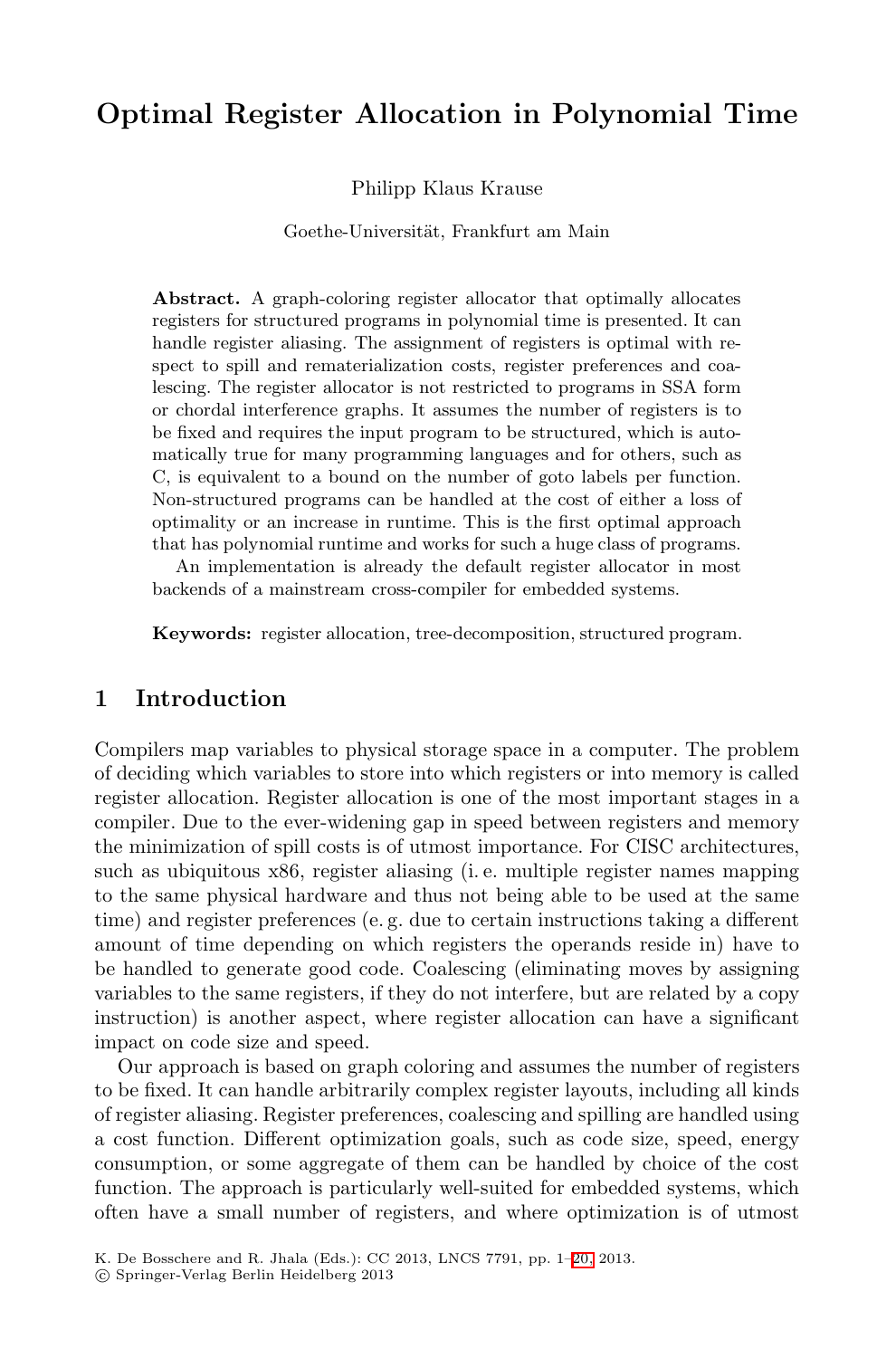importance due to constraints [on](#page-17-0) energy consumption, monetary cost, etc. We have implemented a prototype of our approach, and it has become the default register allocator in most backends of sdcc [12], a mainstream C cross-compiler for architectures commonly found in embedd[ed](#page-17-1) systems. Virtually all programs are structured, and for these the register allocator has polynomial runtime. This is the first optima[l ap](#page-18-0)proach that has polynomial runtime and works for such a huge class of programs.

[C](#page-19-1)haitin's classic approach to register allocation [7] uses graph coloring. The approach assumes r identical registers, identical spill cost for all variables, and does not handle register preferences or coalescing. Solving this problem optimally is equ[ival](#page-18-1)ent to finding a maximal r-colorable induced subgraph in the interference graph of the variables and coloring it. In general this is NP-hard [8]. Even when it is kno[wn](#page-18-2) [tha](#page-18-3)t a graph is  $r$ -colorable it is NP-hard to find a  $r$ -coloring compatible with a fraction of  $1 - \frac{1}{33r}$  of the edges [18]. Thus Chaitin's approach uses heuristics instead of ontimally solving the problem. It has been generalized to more cominstead of optimally solving the problem. It has been generalized to more complex architect[ure](#page-18-4)[s \[3](#page-18-5)1]. The maximum r-colorable induced subgraph problem for fixed  $r$  can be solved optimally in polynomial time for chordal interference graphs [27,35], which can be obtained when the input programs are in static single assignment (SSA) form [20]. Recent approaches have modeled register allocation as an integer linear programming (ILP) problem, [res](#page-18-6)ulting in optimal register allocation for all pro[gra](#page-18-7)ms [17,15]. However ILP is NP-hard, and the ILP-based approaches tend to have far worse runtime compared to graph coloring. There are also approaches modeling register allocation as a partitioned boolean quadratic programming (PBQP) problem [30,22]. They can handle some irregularities in the architecture in a more natural way than [olde](#page-19-2)r graph-coloring approaches, but do not handle coalescing and other interactions that can arise out of irregularities in the instruction set. PBQP is NP-h[ar](#page-17-2)d, but heuristic solvers seem to perform well for many, but not all practical cases. Linear scan register allocation [28] has become popular for just in time compilation [13]; it is typically faster than approaches based on graph coloring, but the assignment is further away from optimality. Kannan and Proebsting [23] were able to approximate a simplified version of the register allo[ca](#page-7-0)tion problem within a factor of 2 for programs that have series-parallel controlflow graphs (a subclass of 2-structured programs). Thorup [32] uses the bounded tree-width of structured programs to approximate an optimal coloring of the intersection graph by a constant factor. B[odl](#page-10-0)aender et alii [4] present an algorithm that decides in linear time if it is possible to allocate re[gis](#page-11-0)ters for a [st](#page-17-3)ructured program without spilling.

Section 2 introduces the basic concepts, including structured programs. Section 3 presents the register allocator in its generality and shows its polynomial runtime. Section 4 discusses further aspects of the allocator, including ways to reduce the practical runtime and how to handle non-structured programs. Section 5 discusses the complexity of register allocation and why certain NPhardness results do not apply in our setting. Section 6 presents the prototype implementation, followed by the experimental results in Section 7. Section 8 concludes and proposes possible directions for future work.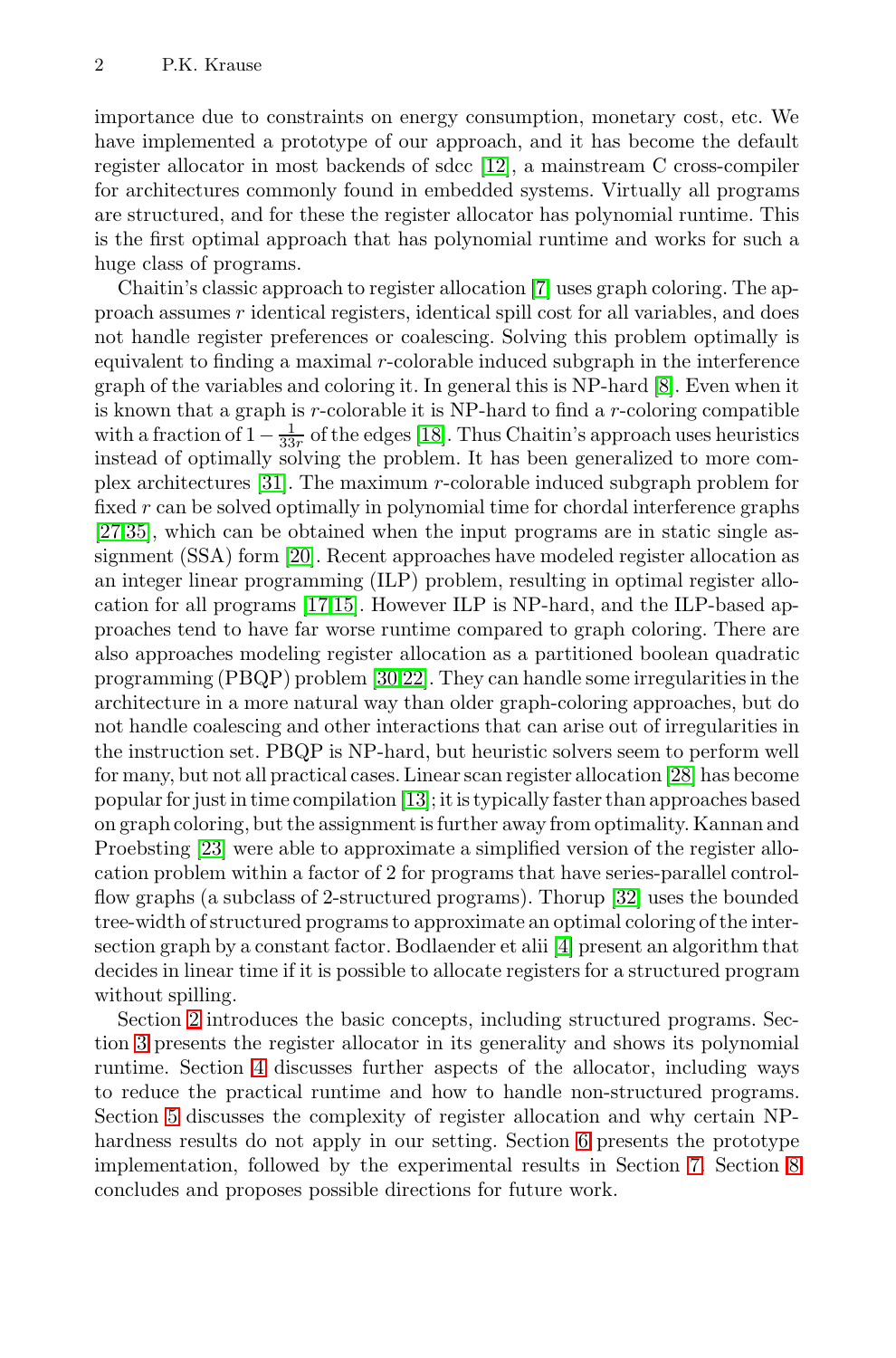# **2 Structured Pro[gram](#page-3-0)s**

Compilers transform their input into an intermediate representation, on which they do many optimizations. At the time when register allocation is done, we deal with such an intermediate representation. We also have the *control-flow graph* (CFG)  $(\Pi, K)$ , with node set  $\Pi$  and edge set  $K \subseteq \Pi^2$  which represents the control flow between the instructions in the intermediate representation. For the code written in the C programming language from Figure 1, the sdcc compiler [12] generates the CFG in Figure 2(a). In this figure, the nodes of the the CFG are numbered, and annotated with the set of variables alive there, and the intermediate representation. As can be seen, sdcc introduced two temporary variables, which make up the whole set of variables  $V = \{a, b\}$  to be handled by the register allocator for this code.

```
#include <stdint.h>
#include <stdbool.h>
bool get_pixel(uint_fast8_t x, uint_fast8_t y);
void set_pixel(uint_fast8_t x, uint_fast8_t y);
void fill_line_left(uint_fast8_t x, const uint_fast8_t y)
{
    for (;; x--)
    {
        if(get_pixel(x, y))
            return;
        set_pixel(x, y);
    }
}
```


Let r be the number of registers. Let  $[r] := \{0, \ldots, r-1\}$  be the set of registers.

**Definition 1.** *Let* V *be a set of variables. An* assignment *of variables* V *to registers* [r] *is a function*  $f: U \to [r], U \subseteq V$ *. The assignment is valid if it is possible to generate correct code for it, which implies that no conflicting variables are assigned to the same register.*

Variables in  $V \setminus U$  are to be placed in memory (spilt) or removed and their value recalculated as needed (rematerialized) recalculated as needed (rematerialized).

**Definition 2 (Register Allocation).** *Let the number of available registers be fixed. Given an input program containing variables and their live-ranges and a cost function, that gives costs for register assignments, the problem of* register allocation *is to find an assignment of variables to the registers that minimizes the total cost.*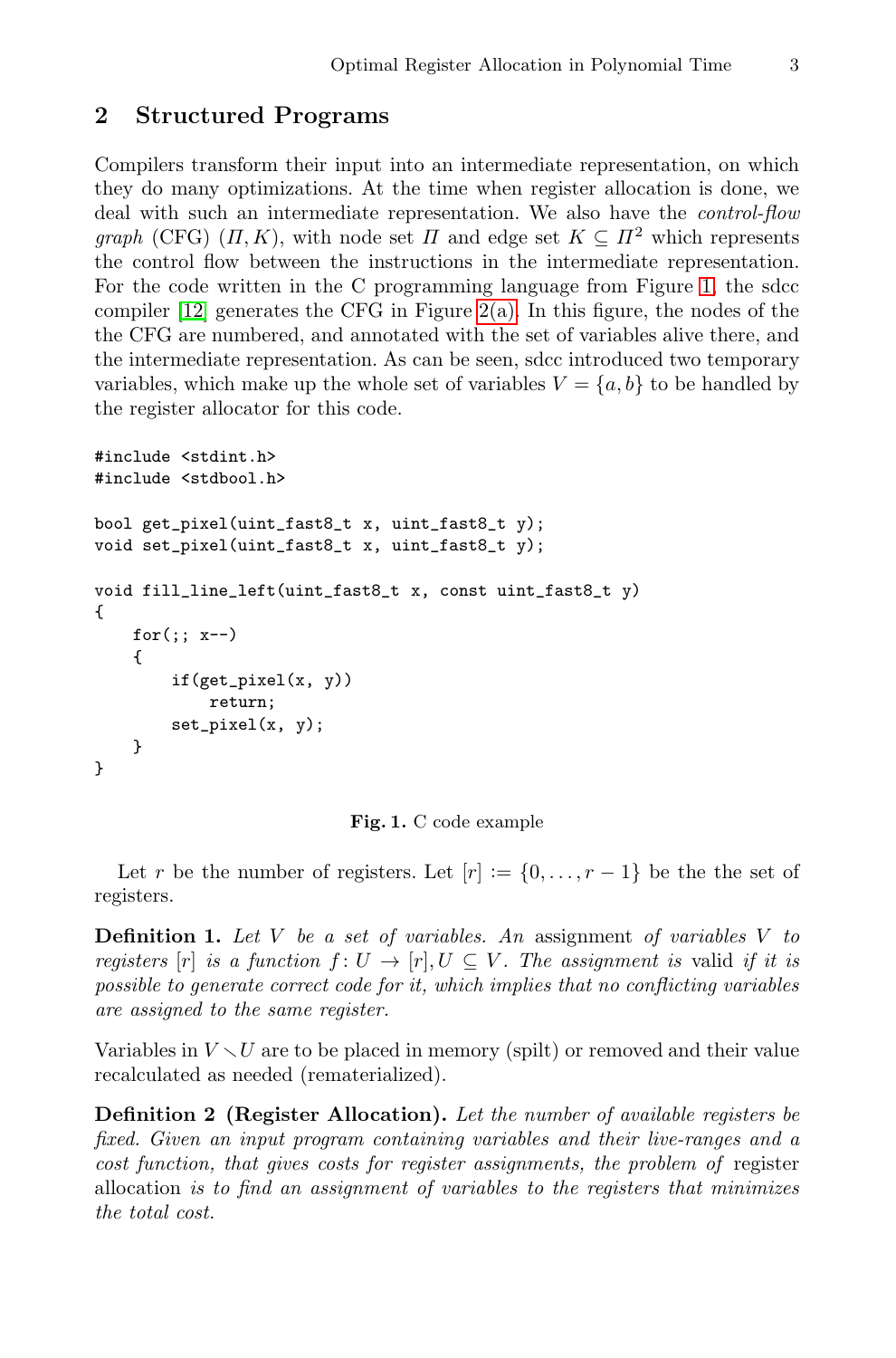<span id="page-3-0"></span>

<span id="page-3-1"></span>(a) Control-flow graph (b) Nice tree-decomposition

**Fig. 2.** CFG and decomposition example

Our approach is based on tree decompositions. Tree decompositions [21] have commonly been used to find polynomial algorithms on restricted graph classes for many problems that are hard on general graphs, since their rediscovery by Robertson and Seymour [29]. This includes well known problems such as graph coloring and vertex cover.

**Definition 3 (Tree Decomposition).** *Given a graph*  $G = (H, K)$  *a* tree decomposition *of* G *is a pair*  $(T, \mathcal{X})$  *of a tree* T *and a family*  $\mathcal{X} = \{X_i \mid i \text{ node of } T\}$ *of subsets of* Π *with the following properties:*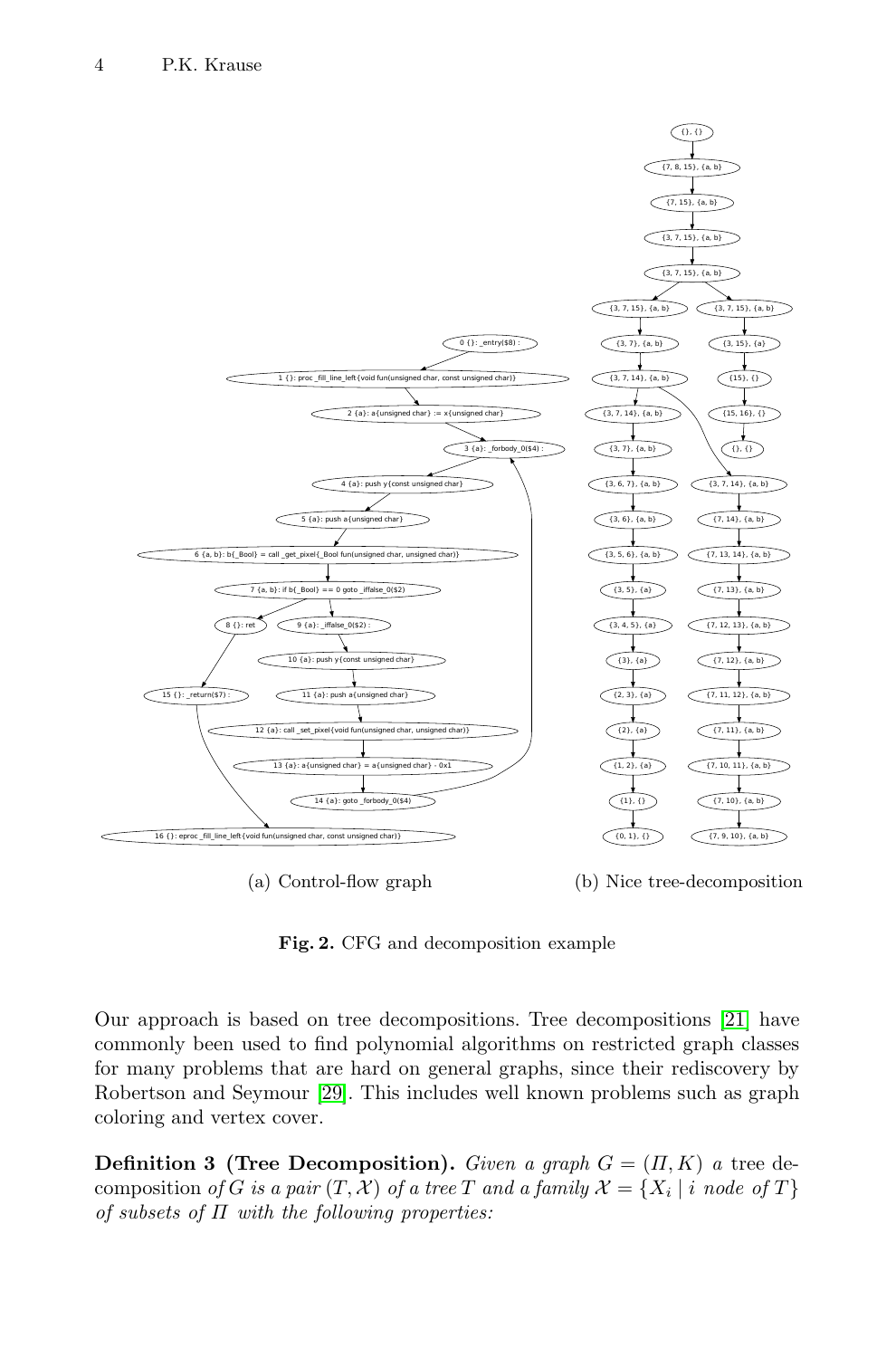- $\bigcup_{i \text{ node of } T} X_i = \Pi,$ <br>  $-$  *For each edge*  $\{x, y\}$
- $P$  *For each edge* { $x, y$ } ∈ K*, there is an i node of* T*, such that*  $x, y \in X_i$ ,<br>  $P$  *For each node*  $x \in \Pi$  *the subgraph of*  $T$  *induced by {i node of*  $T \mid x \in \Pi$
- **–** *For each node* <sup>x</sup> <sup>∈</sup> <sup>Π</sup> *the subgraph of* <sup>T</sup> *induced by* {<sup>i</sup> *node of* <sup>T</sup> <sup>|</sup> <sup>x</sup> <sup>∈</sup> <sup>X</sup>i} *is connected.*

*The* width *of a tree decomposition*  $(T, \mathcal{X})$  *is* max $\{ |X_i| \mid i \text{ node of } T \} - 1$ *. The* tree-width tw(G) *of a graph* G *is the minimum width of all tree decompositions of* G*.*

Intuitively, tree-width indicates how tree-like a graph is. Nontrivial trees have tree-width 1. Cliques on  $n > 1$  nodes have tree-width  $n - 1$ . Series-parallel graphs have tree-width at most 2. Tree-decompositions are usually defined for undirected graphs, and our definition of a tree-decomposition for a directed graph is equivalent to the tree-decompositio[n](#page-18-8) [of](#page-18-8) the graph interpreted as undirected.

**Definition 4 (Structured Program).** *Let*  $\mathfrak{k} \in \mathbb{N}$  *be fixed. A program is called* k*-*structured*, i[ff](#page-17-4) its control-flow graph has tree-width at most* k*.*

Programs writ[te](#page-17-5)n in Algol or Pascal are 2-structured, Modula-2 programs are 5-structured [32]. Programs written in C are  $(7 + g)$ -structured if the number of labels targeted by gotos per function does not exceed g. Similarly, Java programs are  $(6 + g)$ -structured if the number of loops targeted by labeled breaks and labeled continues per function does not exceed g [19]. Ada programs are  $(6 + \mathfrak{g})$ -structured if the number of labels targeted by gotos and labeled loops per function does not exceed  $\mathfrak{g}$  [6]. Coding standards tend to place further restrictions, resulting e. g. in C programs being 5-structured when adhering to the widely adopted MISRA-C:2004 [2] standard. A survey of 12522 Java methods from applications and the standard library found tree-width above 3 to be very rare. With one exception of tree-width 5, all methods had tree-width 4 or lower [19].

Often proofs and algorithms on tree-decompositions are easier to describe, understand and implement when using nice tree-decompositions:

**Definition 5 (Nice Tree Decomposition).** *A tree decomposition* (T, <sup>X</sup>) *of a graph* G *is called* nice*, iff*

- $-$  T *[is or](#page-3-1)iented, with root t,*  $X_t = \emptyset$ *.*
- **[–](#page-3-0)** *Each node* i *of* T *is of one of the following types:*
	- *Leaf node, no children*
	- *Introduce node, has one child*  $j, X_j \subsetneq X_i$
	- *Forget node, has one child*  $j, X_j \supsetneq X_i$
	- *Join node, has two children*  $j_1, j_2, X_i = X_{j_1} = X_{j_2}$

Given a tree-decomposition, a nice tree-decomposition of the same width can be found easily. Figure 2(b) shows a nice tree-decomposition of width 2 for the CFG in Figure 2(a). At each node i in the figure, the left set is  $X_i$ .

From now on let  $G = (\Pi, K)$  be the control flow graph of the program, let  $I = (V, E)$  be the corresponding conflict graph of the variables of the program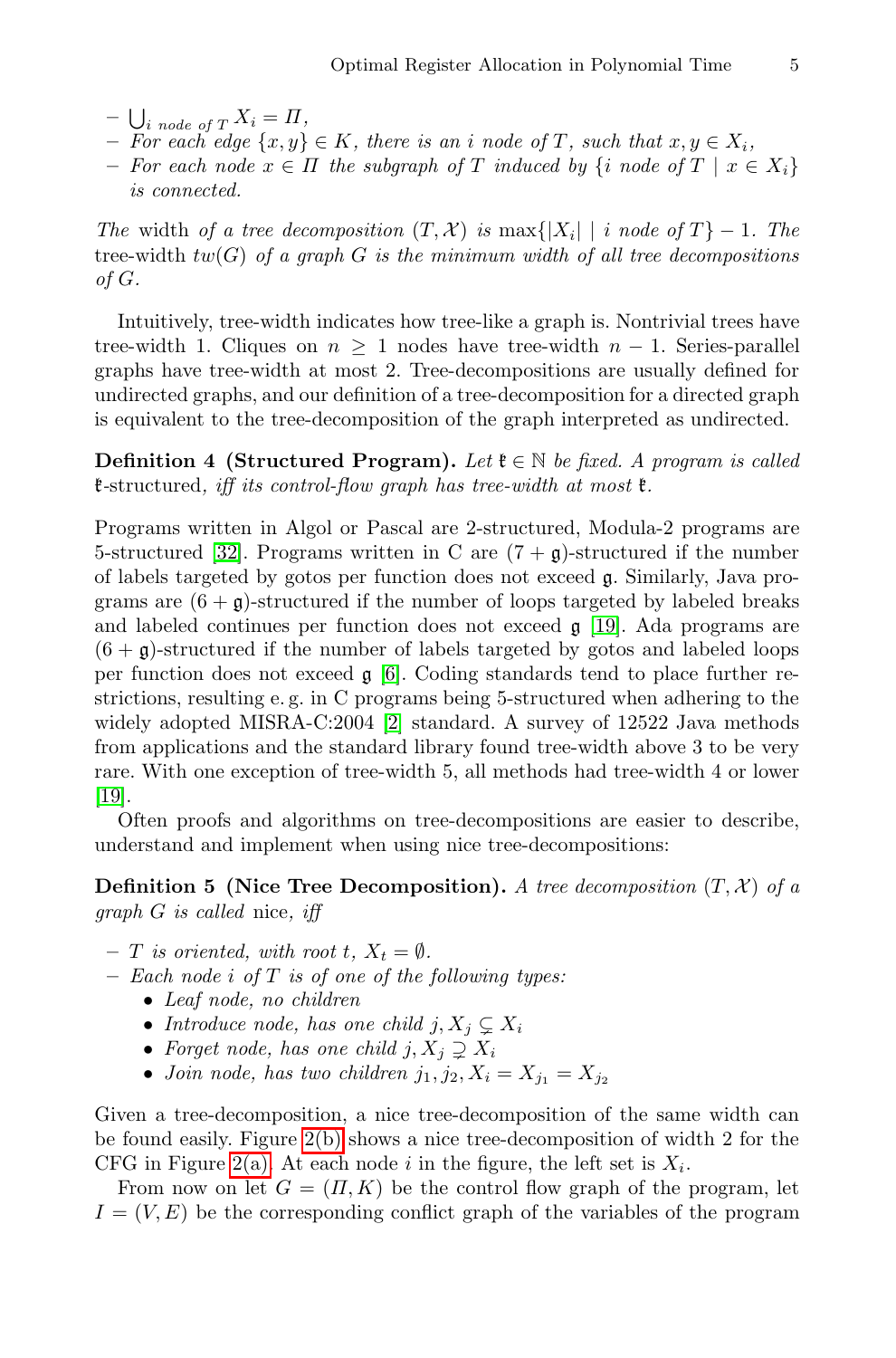<span id="page-5-0"></span>(i. e. the i[nterse](#page-3-1)ction graph of the variables' live-ranges). The live-ranges are connected subgraphs of G. Let  $(T, \mathcal{X})$  be a nice tree decomposition of minimum width of G with root t. For  $\pi \in \Pi$  let  $V_{\pi}$  be the set of all variables  $v \in V$ , that are alive at  $\pi$  (in the example CFG in figure 2(a) this is the set directly after the node number). Let  $\mathcal{V} := \max_{\pi \in \Pi} \{V_{\pi}\}\$ be the maximum number of variables alive at the same node. For each  $i \in T$  let  $V_i := \bigcup_{\pi \in X_i} V_{\pi}$  be the set<br>of variables alive at any of the corresponding nodes from the CEC (in the nice of variables alive at any of the corresponding nodes from the CFG (in the nice tree-decomposition in figure 2(b) this is the right one of the sets at each node).

# **3 Optimal Polynomial Time Register Allocation**

The goal in register allocation is to minimize costs, including spill and rematerialization costs, costs from not respecting register preferences, costs from not coalescing, etc. These costs are modeled by a cost function that gives costs for an instruction  $\pi$  under register assignment f:

$$
c\colon \{(\pi,f) \mid f\colon U\to [r], U\subseteq V_\pi, \pi\in \Pi\} \to [0,\infty]
$$

Different optimization goals, such as speed or code size can be implemented by choosing c. E.g. when optimizing for code size c could give the code size for  $\pi$ under assignment  $f$ , or when optimizing for speed c could give the number of cycles  $\pi$  needs to execute multiplied by an execution probability obtained from a profiler. We assume that  $c$  can be evaluated in constant time. The goal is thus finding an f for which  $\sum_{\pi \in \Pi} c(\pi, f|V_{\pi})$  is minimal.<br>Let S be the function that gives the minimum p

Let  $S$  be the function that gives the minimum possible costs for instructions in the subtree rooted at  $i \in T$ , excluding instructions in  $X_i$  when assigning variables alive in the subtree rooted at  $i \in T$  when choosing  $f: U \to [r], U \subseteq V$ as the assignment of variables alive at instructions  $i \subseteq \Pi$  to registers, i.e.

$$
S: \{(i, f) \mid i \in T, f: U \to [r], U \subseteq V_i\} \to [0, \infty].
$$

$$
S(i, f) := \min_{g|_{V_i} = f|_{V_i}} \left\{ \sum_{\pi \in T_i} c(\pi, g|_{V_{\pi}}) \right\}.
$$

Where  $T_i$  is the set of instructions in the subtree of T rooted at  $i \in T$ , excluding instructions in  $X_i$ . This function at the root  $t \in T$ , and the corresponding assignment that results in the minimum is what we want:

$$
S(t, f) = \min_{g|_{V_t} = f|_{V_t}} \left\{ \sum_{\pi \in T_t} c(\pi, g|_{V_{\pi}}) \right\} =
$$

$$
= \min_{g|_{\emptyset} = f|_{\emptyset}} \left\{ \sum_{\pi \in \Pi} c(\pi, g|_{V_{\pi}}) \right\} = \min_{g} \left\{ \sum_{\pi \in \Pi} c(\pi, g|_{V_{\pi}}) \right\}.
$$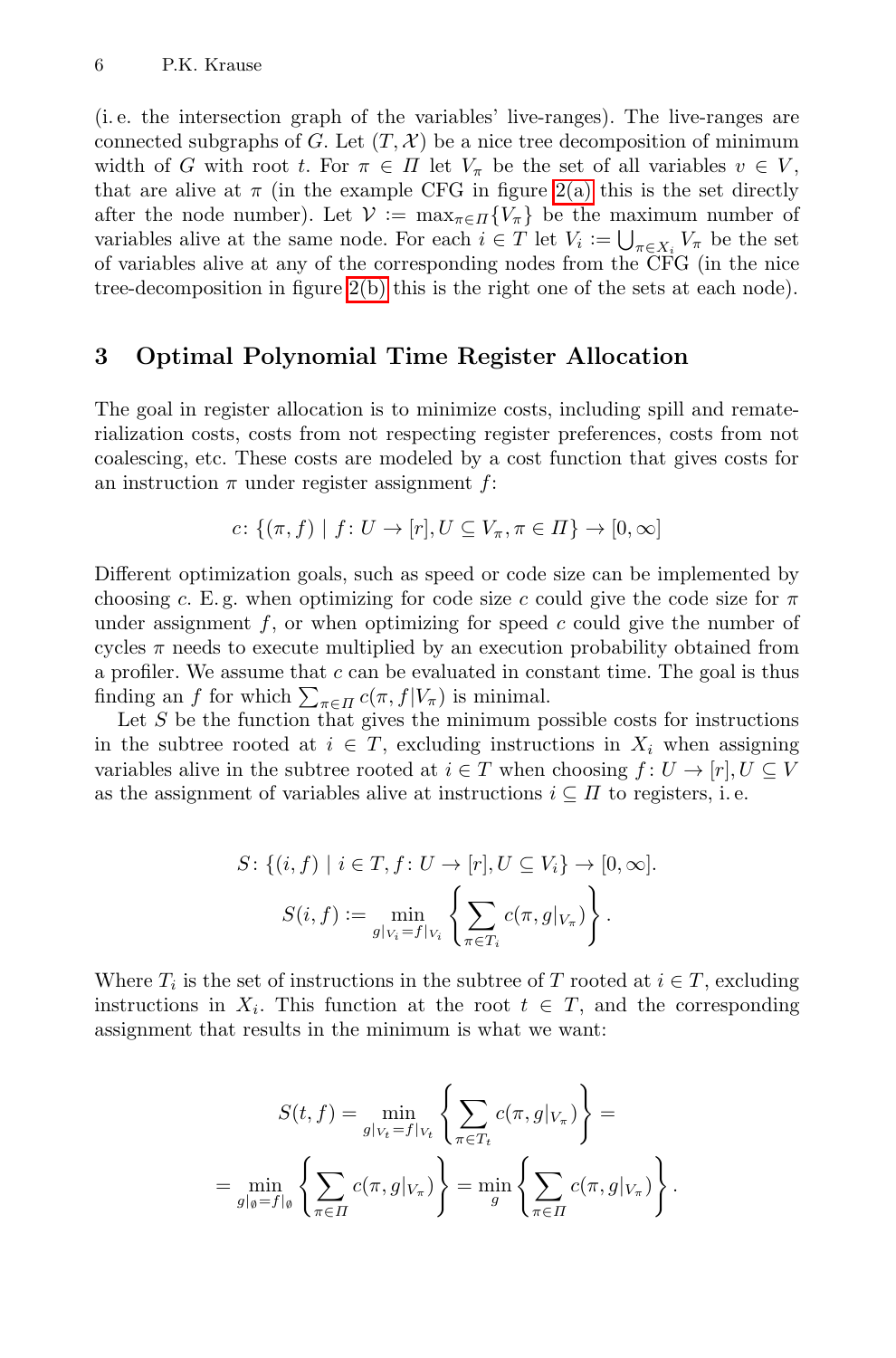To get S, we first define a function s, and then show that  $S = s$  and that s can be calculated in polynomial time. We define s inductively, and depending on the type of i:

- 
- Leaf:  $s(i, f) := 0$ <br>- Introduce with child  $j: s(i, f) := s(j, f|_{V_i})$ - Introduce with child  $j: s(i, f) := s(j, f|_{V_j})$ <br>- Forget with child  $j: s(i, f) := \min\{\sum_{y \in V_j} f(y, y) \}$
- $\begin{aligned} -\text{ Forget with child } j: s(i, f) := \min\{\sum_{\pi \in X_j \setminus X_i} c(\pi, g|_{V_{\pi}}) + s(j, g) \mid g|_{V_i} = f\} \\ -\text{ Join with children } j_i \text{ and } j_i: s(i, f) := s(j, f) + s(j, f) \end{aligned}$
- Join with children  $j_1$  and  $j_2$ :  $s(i, f) := s(j_1, f) + s(j_2, f)$

By calculating all the  $s(i, f)$  and recording which g gave the minimum we can obtain an optimal assignment. We will show that s correctly gives the minimum possible cost and that it can be calculated in polynomial time.

**Lemma 1.** For each  $i \in T, f: U \to [r], U \subseteq V_i$  the value  $s(i, f)$  is the minimum *possible cost for instructions in the subtree rooted at*  $i \in T$ *, excluding instructions in*  $X_i$  *when assigning variables alive in the subtree rooted at*  $i \in T$  *when choosing* f *as the assignment of variables alive at instructions*  $i \subseteq \Pi$  *to registers, i. e.* s <sup>=</sup> S*. Using standard bookkeeping techniques we obtain the corresponding assignments for the subtree.*

*Proof.* By induction we can assume that the lemma is true for all children of i. Let  $T_i$  be the set of instructions in the subtree rooted at  $i \in T$ , excluding instructions in  $X_i$ .

Case 1: *i* is a leaf. There are no instructions in  $T_i = X_i \setminus X_i = \emptyset$ , thus the cost is zero:  $s(i, f)=0=S(i, f)$ .

Case 2: *i* is an introduce node with child *j*.  $T_i = T_j$ , since  $X_i \supseteq X_j$ , thus the cost remains the same:  $s(i, f) = s(j, f) = S(j, f) = S(i, f)$ 

Case 3: *i* is a forget node with child *j*.  $T_i = T_j \cup (X_j \setminus X_i)$ , the union is<br>ioint. Thus we get the correct result by adding the costs for the instructions disjoint. Thus we get the correct result by adding the costs for the instructions in  $X_j \setminus X_i$ :

$$
s(i, f) = \min_{g|_{V_i} = f} \left\{ \sum_{\pi \in X_j \setminus X_i} c(\pi, f|_{V_{\pi}}) + s(j, g) \right\} =
$$

$$
\min_{g|_{V_i} = f} \left\{ \sum_{\pi \in X_j \setminus X_i} c(\pi, f|_{V_{\pi}}) + S(j, g) \right\} =
$$

$$
\min_{g|_{V_i} = f|_{V_i}} \left\{ \sum_{\pi \in X_j \setminus X_i} c(\pi, f|_{V_{\pi}}) + \sum_{\pi \in T_j} c(\pi, g|_{V_{\pi}}) \right\} =
$$

$$
\min_{g|_{V_i} = f|_{V_i}} \left\{ \sum_{\pi \in T_i} c(\pi, g|_{V_{\pi}}) \right\} = S(i, f).
$$

Case 4: *i* is a join node with children  $j_1$  and  $j_2$ .  $T_i = T_{j_1} \cup T_{j_2}$ , since  $X_i = X_{j_1}$  $X_{j_2}$ . The union is disjoint. Thus we get the correct result by adding the costs from both subtrees:  $s(i, f) = s(j_1, f) + s(j_2, f) = S(j_1, f) + S(j_2, f) = S(i, f)$ .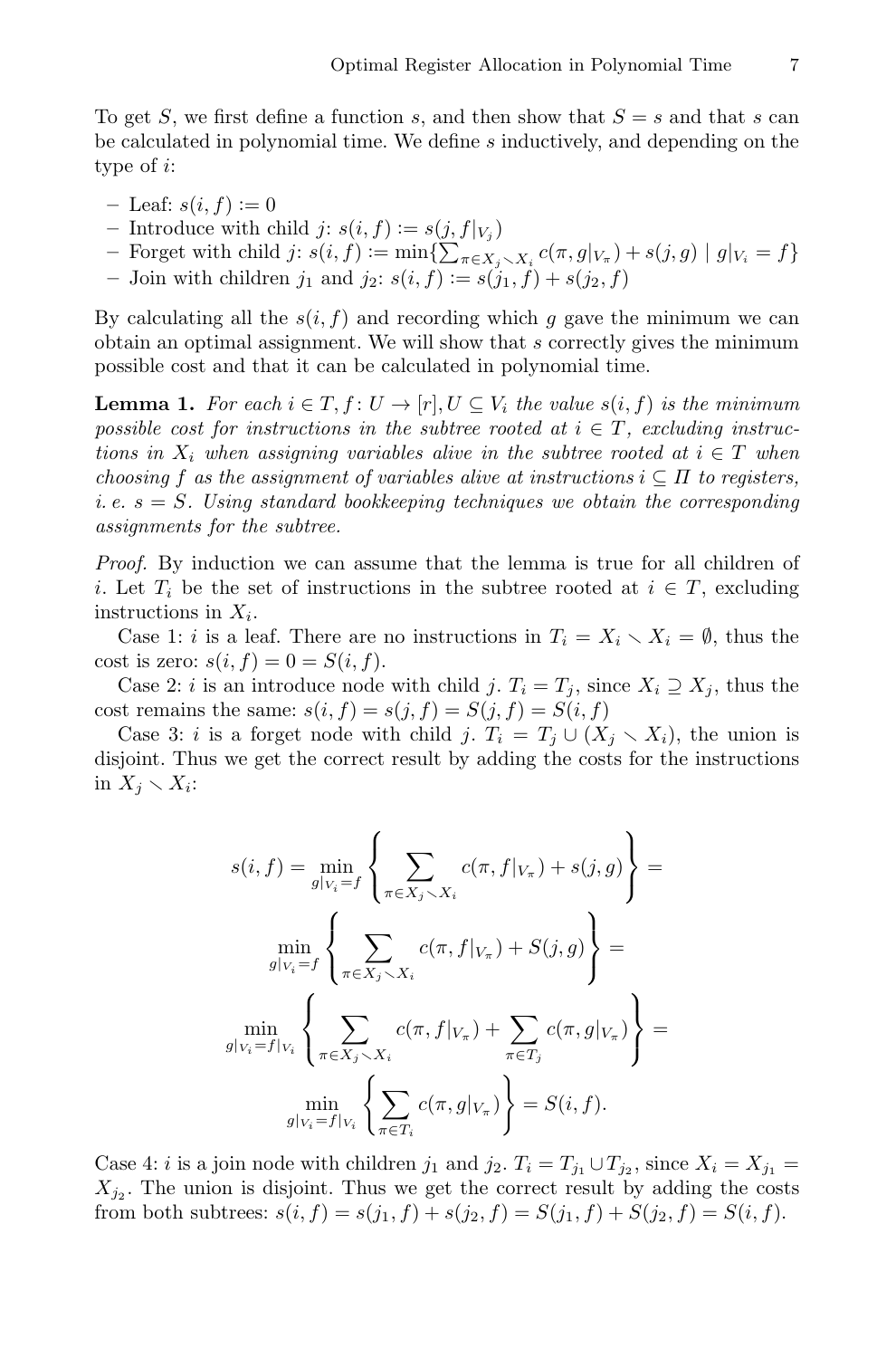**Lemma 2.** *Given the tree-decomposition of minimum width,* s *can be calculated in polynomial time.*

*Proof.* Each  $V_\pi$ ,  $\pi \in \Pi$  is the union of two cliques, each of size at most  $\mathcal{V}$ : The variables alive at the start of the instruction form the clique, and so do the variables alive at the end of the instruction. Thus  $V_i, i \in T$  is the union of at most  $2(tw(G) + 1)$  cliques. From each clique at most r variables can be placed in registers.

At each node *i* of the tree decomposition time  $O(\mathcal{V}^{2(tw(G)+1)r})$  is sufficient:

Case 1: *i* is a leaf. There are at most  $O(\mathcal{V}^{2|X_i|r}) \subseteq (\mathcal{V}^{2(tw(G)+1)r})$  possible f, and for each one we do a constant number of calculations.

Case 2:  $i$  is an introduce node with child  $j$ . The reasoning from case 1 holds.

Case 3: *i* is a forget node. There are at most  $O(\mathcal{V}^{2|X_i|r})$  possible f. For each one we need to consider at most  $O(\mathcal{V}^{2|X_j \sim X_i|r})$  different g. Thus time  $O(\mathcal{V}^{2|X_i|r}) \cdot (\mathcal{V}^{2|X_j \sim X_i|r}) \subseteq O(\mathcal{V}^{2|X_i|r+2|X_j \sim X_i|r}) = O(\mathcal{V}^{2|X_j|r}) \subseteq O(\mathcal{V}^{2(tw(G)+1)r})$  is sufficient cient.

<span id="page-7-0"></span>Case 4: i is a join node with [chi](#page-17-6)ldren  $j_1$  and  $j_2$ . The reasoning from case 1 holds.

The tree decomposition has at most  $|T|$  nodes, thus the total time is in  $O(|T|\mathcal{V}^{2(tw(G)+1)r}) = O(|T|\mathcal{V}^{\mathfrak{c}})$  for a constant  $\mathfrak{c}$  and thus polynomial.

**Theorem 1.** *The register allocation problem can be solved in polynomial time for structured programs.*

*Proof.* Given an input program of bounded tree-width we can calculate a treedecomposition of minimum width in linear time [3]. We can then transform this tree-decomposition into a nice one of the same width. The linear time for these steps implies that  $|T|$  is linear in  $|G|$ . Using this nice tree decomposition s is calculated in polynomial time as above. The total runtime is thus in  $O(|G|\mathcal{V}^{2(tw(G)+1)r})=O(|G|\mathcal{V}^{\mathfrak{c}})$  for a constant  $\mathfrak{c}.$ 

# **4 Remarks**

*Remark 1.* The runtime bound is reduced by a factor of  $\mathcal{V}^{tw(G)r}$ , if the intermediate representation is three-address code.

*Proof.* In that case there is at most one variable alive at the end of an instruction that was not alive at the start of the instruction, so in the proof of Lemma 2, we can replace  $O(\mathcal{V}^{2(tw(G)+1)r})$  by  $O(\mathcal{V}^{(tw(G)+2)r})$ .

*Remark 2.* Bodlaender's algorithm [3] used in the proof above is not a practical option. However there are other, more practical alternatives, including a lineartime algorithm that is not guaranteed to give decompositions of minimal width, but will do so for many programming languages [32,10].

*Remark 3.* Implementations of the algorithm can be massively parallel, resulting in linear runtime.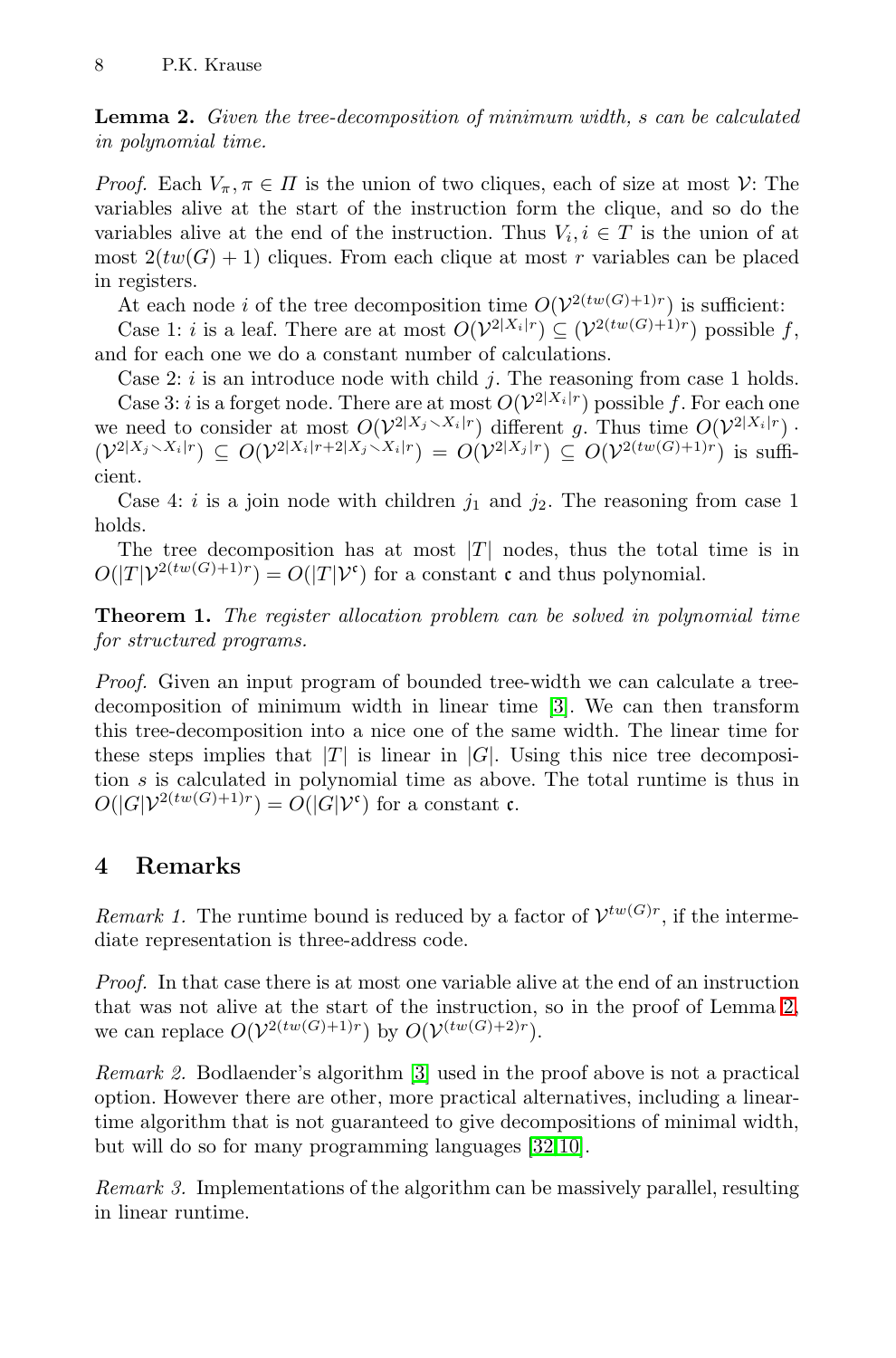*Proof.* At each  $i \in T$  the individual  $s(i, f)$  do not depend on each other. They can be calculated in parallel. By requiring that  $|X_i| = |X_i| + 1$  at forget nodes, we can assume that the number of different g to consider is at most  $\mathcal{V}^{2r}$ , resulting in time  $O(r)$  for calculating the minimum over the  $s(j, g)$ . Thus given enough processing elements the runtime of the algorithm can be reduced to  $O(|G|r)$ .

*Remark 4.* Doing live-range splitting as a preprocessing step is cheap.

The runtime bound proved above only depends on  $\mathcal{V}$ , not |V|. Thus splitting of non-connected live-ranges before doing register allocation doesn't affect the bound. When the splitting is done to allow more fine-grained control over spilling, then the additional cost is small (even the extreme case of inserting permutation instructions between any two original nodes in the CFG, and splitting all liveranges there would only double  $\Pi$  and  $V$ ).

*Remark 5.* Non-structured programs can be handled at the cost of either a loss of optimality or an increase in runtime.

Programs of high tree-width are extremely uncommon (none have been found so far, with the exception of artificially constructed examples). Nevertheless they should [b](#page-10-0)e handled correctly by compilers. One approach would be to handle these programs like the others. Since  $tw(G)$  is no longer constant, the algorithm is no longer guaranteed to have polynomial runtime. Where polynomial runtime is essential, a preprocessing step can be used. This preprocessing stage would spill some variables (or allocate them using one of the existing heuristic approaches). Edges of  $G$ , at which no variables are alive, can be removed. Once enough edges have been removed,  $tw(G) \leq \mathfrak{k}$  and our approach can be applied to allocate the remaining variables. Another option is the heuristic limit used in our prototype as mentioned in Section 6.

*Remark 6.* The runtime of the polynomial time algorithm can be reduced by a factor of more than  $(2(tw(G) + 1)r)!$ , if there is no register aliasing and registers are interchangeable within each class. Furthermore  $r$  can then be chosen as the maximum number of registers that can be used at the same time instead of the total number of registers, which gives a further runtime reduction in case of register aliasing.

*Proof.* Instead of using  $f: U \to [r]$  we can directly use U.<br> – Leaf:  $s(i, U) := 0$ 

- $-$  Leaf:  $s(i, U) := 0$ <br>  $-$  Introduce with cl
- $-$  Introduce with child *j*: *s*(*i*, *U*) := *s*(*j*, *U* ∪ *V<sub>j</sub>*) = Forget with child *i*: *s*(*i I*) := Γ = π = *s*(π
- $-$  Forget with child  $j: s(i, U) := \sum_{\pi \in X_j \setminus X_i} c(\pi, U) + \min\{s(j, W) \mid W \cap V_i = I\}$  $U$ }<br>Joi
- **–** Join with children  $j_1$  and  $j_2$ :  $s(i, U) := s(j_1, U) + s(j_2, U)$

Most of the proofs of the lemmata are still valid. However instead of the number of possible f we now look at the number of possible  $U$ , which is at most

$$
\left(\begin{array}{c}\n\mathcal{V} \\
2(tw(G)+1)r\n\end{array}\right).
$$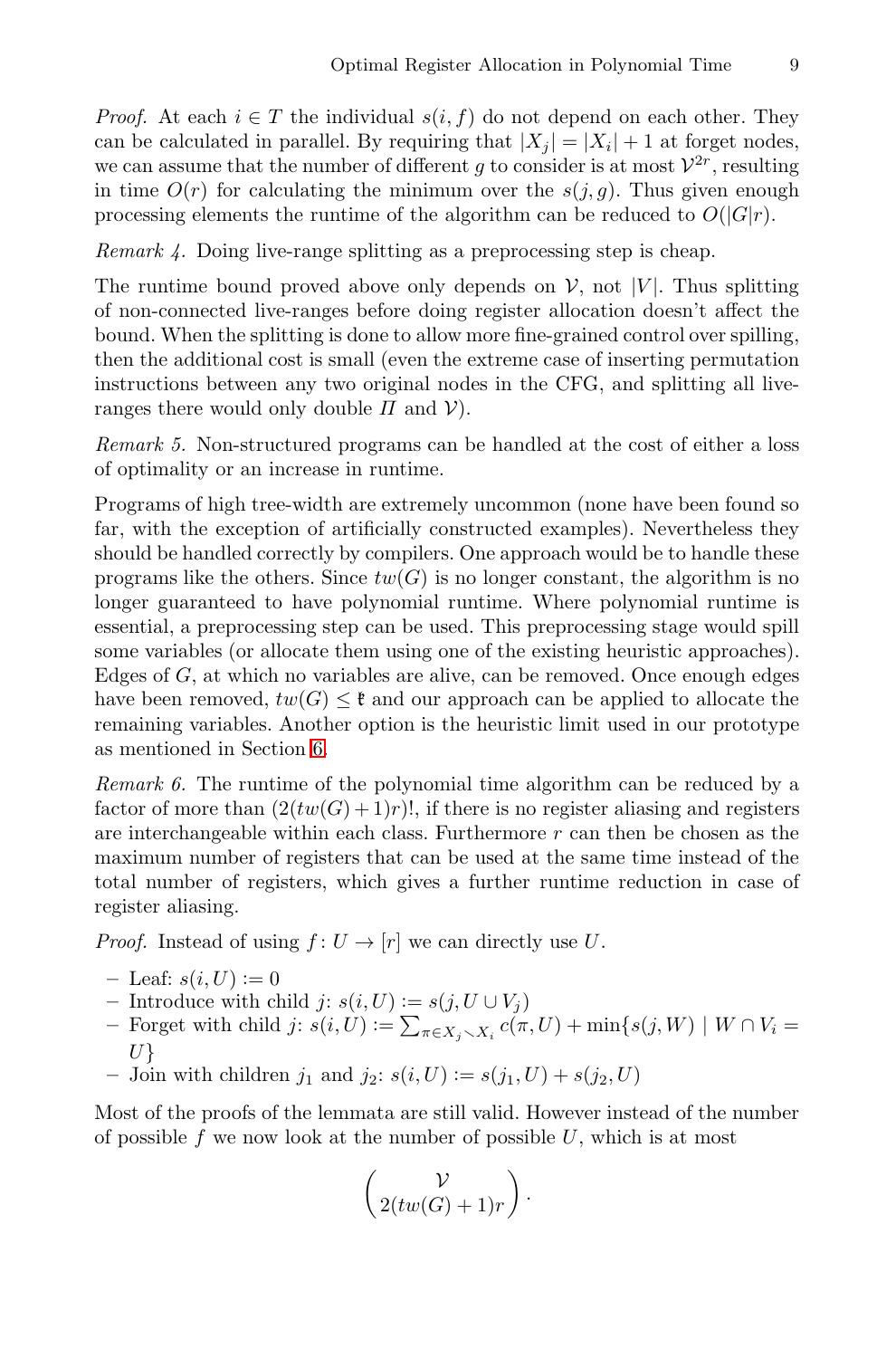*Remark 7.* Using a suitable cost function and  $r = 1$  we get a polynomial time algorithm for *maximum independent set* on intersection graphs of connected subgraphs of graphs of bounded tree-width.

*Remark 8.* The allocator is easy to re-target, since the cost function is the only architecture-specific part.

# **5 Complexity [of](#page-17-7) Register Allocation**

The complexity of register allocation in different variations has been studied for a long tim[e](#page-18-9) [a](#page-18-9)nd there are many NP-hardness results.

| Publication                                               | Difference to our setting |
|-----------------------------------------------------------|---------------------------|
| Register allocation via coloring [8]                      | $tw(G)$ unbounded         |
| On the Complexity of Register Coalescing [5]              | $tw(G)$ unbounded         |
| The complexity of coloring circular arcs and chords [16]  | $r$ is part of input      |
| Aliased register allocation for straight line programs is | $r$ is part of input      |
| $NP$ -complete [26]                                       |                           |
| On Local Register Allocation [14]                         | $r$ is part of input      |

Given a gr[aph](#page-18-11)  $I$  a program can be written, such that the program has conflict graph I [8]. Since 3-colorability is NP-hard [24], this proves the NP-hardness [of r](#page-18-12)egister allocation, as a decision problem for  $r = 3$ . However the result does not hold for structured programs. Coalescing is NP-hard even for programs in SSA-form [5]. [Ag](#page-18-9)ain this result does not hold for structured programs. Register allocation, as a decision problem, is NP-hard, even for series-parallel control flow graphs, i.e. for  $tw(G) \leq 2$  and thus for structured programs, when the number of registers is part of the input [16]. Register allocation, as a decision problem, is NP-hard when register aliasing is possible, even for straight-line programs, i. e.  $tw(G) = 1$  and thus for structured programs, when the number of registers is part of the input [26]. Minimizing spill costs is NP-hard, even for straight-line programs, i.e.  $tw(G) = 1$  $tw(G) = 1$  and thus for structured programs, when the number of registers is part of the input [14].

It is thus fundamental to our polynomial time optimal approach, which handles register aliasing, register preferences, coalescing and spilling, that the input program is structured and the number of registers is fixed.

The runtime bound of our approach proven above is exponential in the number of registers r. However, even a substantially simplified version of the register allocation problem is W[SAT]- and co-W[SAT]-hard when parametrized by the number of registers even for  $tw(G) = 2$  [25]. Thus doing optimal register allocation in time faster than  $\mathcal{V}^{O(r)}$  would imply a collapse the parametrized complexity hierarchy. Such a collapse is considered highly unlikely in parametrized complexity theory. This means that not only we cannot get rid of the  $r$  in the exponent, but we can't even separate it from the  $V$  either.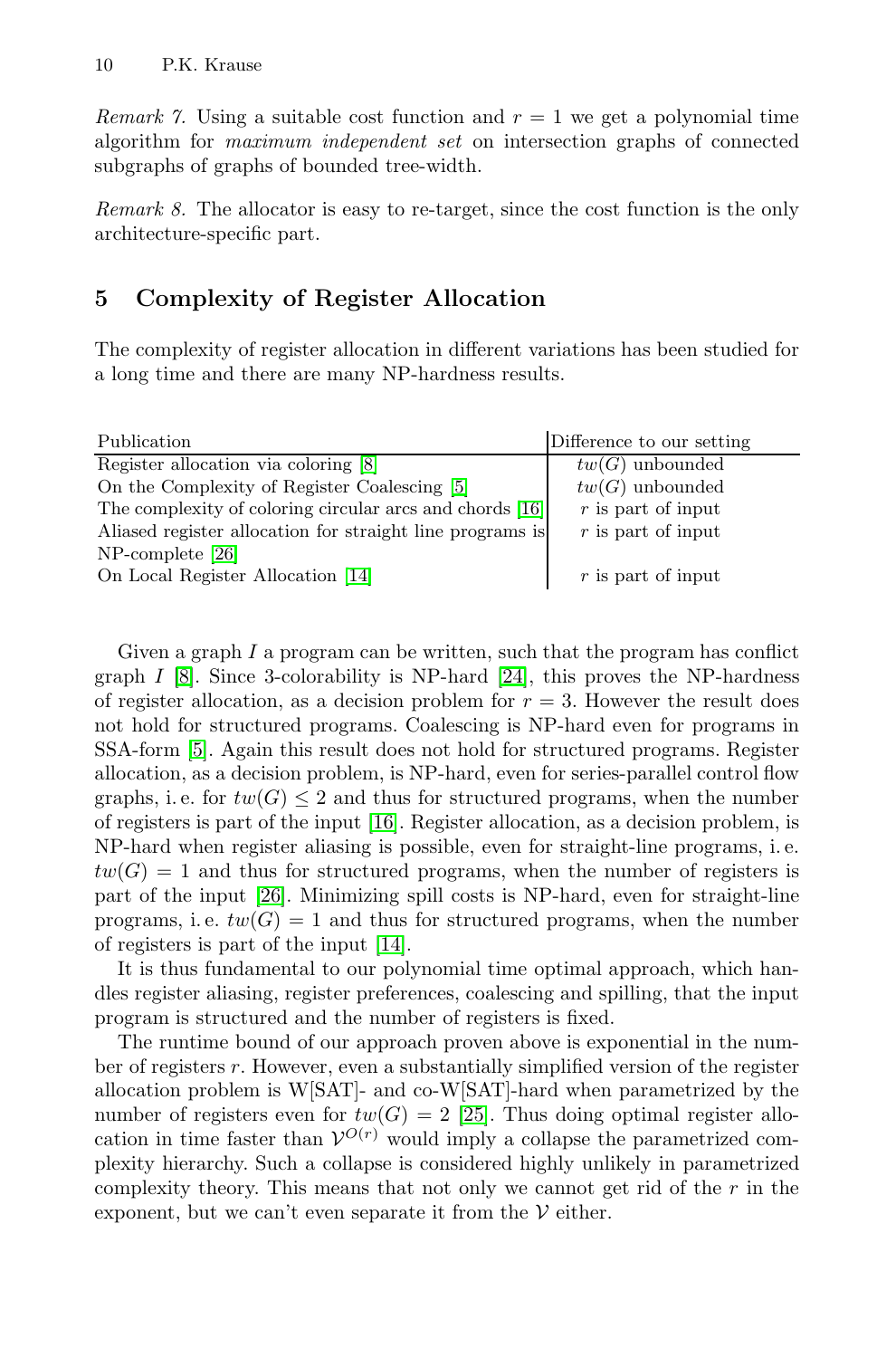### <span id="page-10-0"></span>**6 Prototype Implementation**

We have implemented a prototype of the allocator in  $C++$  for the HC08, S08, Z80, Z180, Rabbit 2000/3000, Rabbit 3000A and LR35902 ports of sdcc [12], a C compiler for embedded systems. It is the default register allocator for these architectures as of the sdcc 3.2.0 release in mid-2012 and can be found in the public source code repository of the sdcc project.

S08 is the architecture of the current main line of Freescale microcontrollers, a role previously filled by the HC08 architecture. Both architectures have three 8-bit registers, which are assigned by the allocator. The Z80 architecture is a classic architecture designed by Zilog, which was once common in general-purpose computers. It currently is mostly used in embedded systems. The Z180, Rabbit 2000/3000 and Rabbit 3000A are newer architectures derived from the Z80, which are also mostly used in embedded systems. The differences are in the instruction set, not in the register set. The Z80 architecture is simple enough to be easily understood, yet has many of the typical features of complex CISC architectures. Nine 8-bit registers are assigned by the allocator (A, B, C, D, E, H, L, IYL, IYH). IYL and IYH can only be used together as 16-bit register IY; there are instructions that treat BC, DE or HL as 16-bit registers; many 8-bit instructions can only use A as the left operand, while many 16-bit instructions can only use HL as the left operand. There are some complex instructions, like djnz, a decrement-and-jump-if-not-zero instruction that always uses B as its operand, or ldir, which essentially implements memcpy() with the pointer to the destination in DE, source pointer in HL and number of bytes to copy in BC. All these architectural quirks are captured by the cost function. The LR35902 is the [CPU](#page-19-2) used in the Game Boy video game system. It is inspired by the Z80 architecture, but has a more restricted instruction s[et](#page-5-0) and fewer registers. Five 8-bit registers are assigned by the allocator.

The prototype still has some limitations, e. g. current code generation does not allow the A or IY registers to hold parts of a bigger variable in the Z80 port. Code size was used as the cost function, due to its importance in embedded systems and relative ease of implementation (optimal speed or energy optimization would require profiler-guided optimization). We obtain the tree decomposition using Thorup's method [32], and then transform it into a nice tree decomposition. The implementation of the allocator essentially follows Section 3, and is neither very optimized for speed nor parallelized. However a configurable limit on the number of assignments considered at each node of the tree decomposition has been introduced. When this limit is reached, some assignments are discarded heuristically. The heuristic mostly relies on the  $s(i, f)$  to discard those assignments that have the highest cost so far first, but takes other aspects into account to increase the chance that compatible assignments will exist at join nodes. When the limit is reached, and the heuristic applied, the assignment is no longer provably optimal. This limit essentially provides a trade-off between runtime and quality of the assignment.

The prototype was compared to the current version of the old sdcc register allocator, which has been improved over years of use in sdcc. The old allocator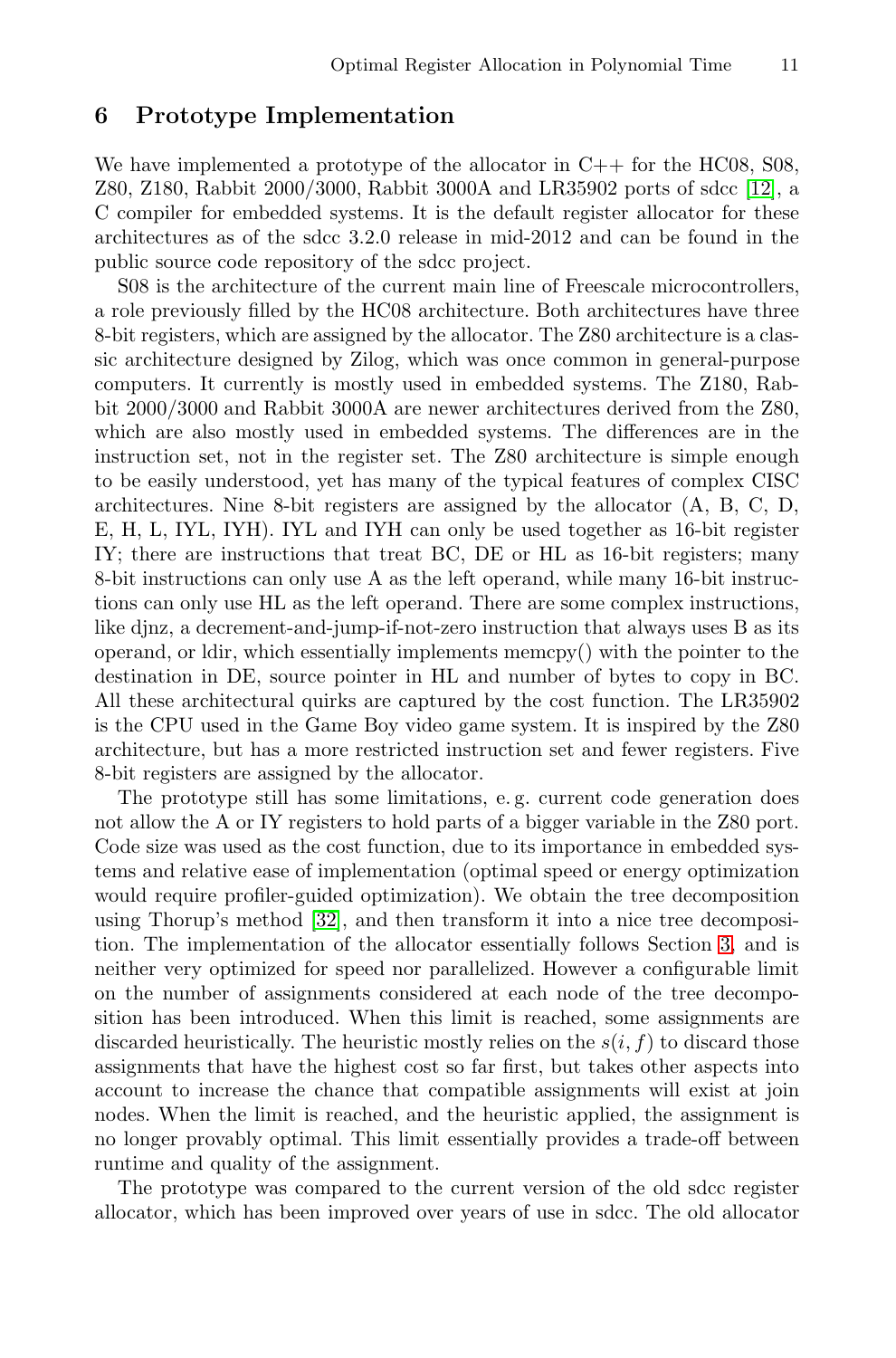<span id="page-11-0"></span>is basically an improved linear scan [28,13] algorithm extended to take the architecture into account, e.g. preferring to use registers HL and A, since accesses to them typically are faster than those to other registers and taking coalescing, register aliasing and some other preferences into account. This comparison was done using the Z80 architecture, which has been around for a long time, so there is a large number of programs available for it.

Furthermore we did a comparison between the different architectures, which shows the impact of the number of registers on the performance of the allocator.

# **7 Experimental Results**

Six benchmarks considered representative of typical applications for embedded systems have [b](#page-17-8)een used to evaluate the register allocator, by compiling them with sdcc 3.2.1 #8085:

- **–** The Dhrystone benchmark [33], version 2 [34]. An ANSI-C version was used, since sdcc does not support K&R C.
- **–** A set of sour[ce fi](#page-18-14)les taken from real-world applications and used by the sdcc project to track code size changes over sdcc revisions and to compare sdcc to other compilers.
- **–** The Coremark benchmark [1], version 1.0.
- **–** The FatFS implementation of the FAT filesystem [9], version R0.09.
- **–** Source code from two games for the C[ole](#page-13-0)coVision video game console. All C so[ur](#page-14-0)ce code has been included, while assembler source files and C source files that only contain data have been omitted.
- **–** The Contiki operating system [11], version 2.5.

We first discuss the results of compiling the benchmarks for the Z80 architecture. Figure 3 shows the code size with the peephole optimizer (a post code-generation optimization stage not taken into account by the cost function) enabled, Figure 4 with the peephole optimizer disabled. Furthermore, Figure 3 shows the compilation time, and Figure 4 shows the fraction of provably optimally allocated functions (i. e. those functions for which the heuristic never was applied); the former is little affected by enabling the peephole optimizer and the latter not at all.

The dhrystone benchmark is rather small. At  $10^8$  assignments per node we find a provably optimal assignment for 83.3% of the functions. This also results in a moderate reduction in code size of 6.0% before and 4.9% after the peephole optimizer when compared to the old allocator. The sdcc benchmark, even though small, contains more complex functions; at  $10^8$  assignments per node we find a provably optimal assignment for 93.9% of the functions. However code size seems to be stable from  $6 \times 10^7$  onwards. We get a code size reduction of  $16.9\%$ before and 17.3% after the peephole optimizer. For Coremark, we find an optimal assignment for  $77\%$  of the functions at  $10^8$  assignments per node. We get a code size reduction of 7.8% before and 6.9% after the peephole optimizer.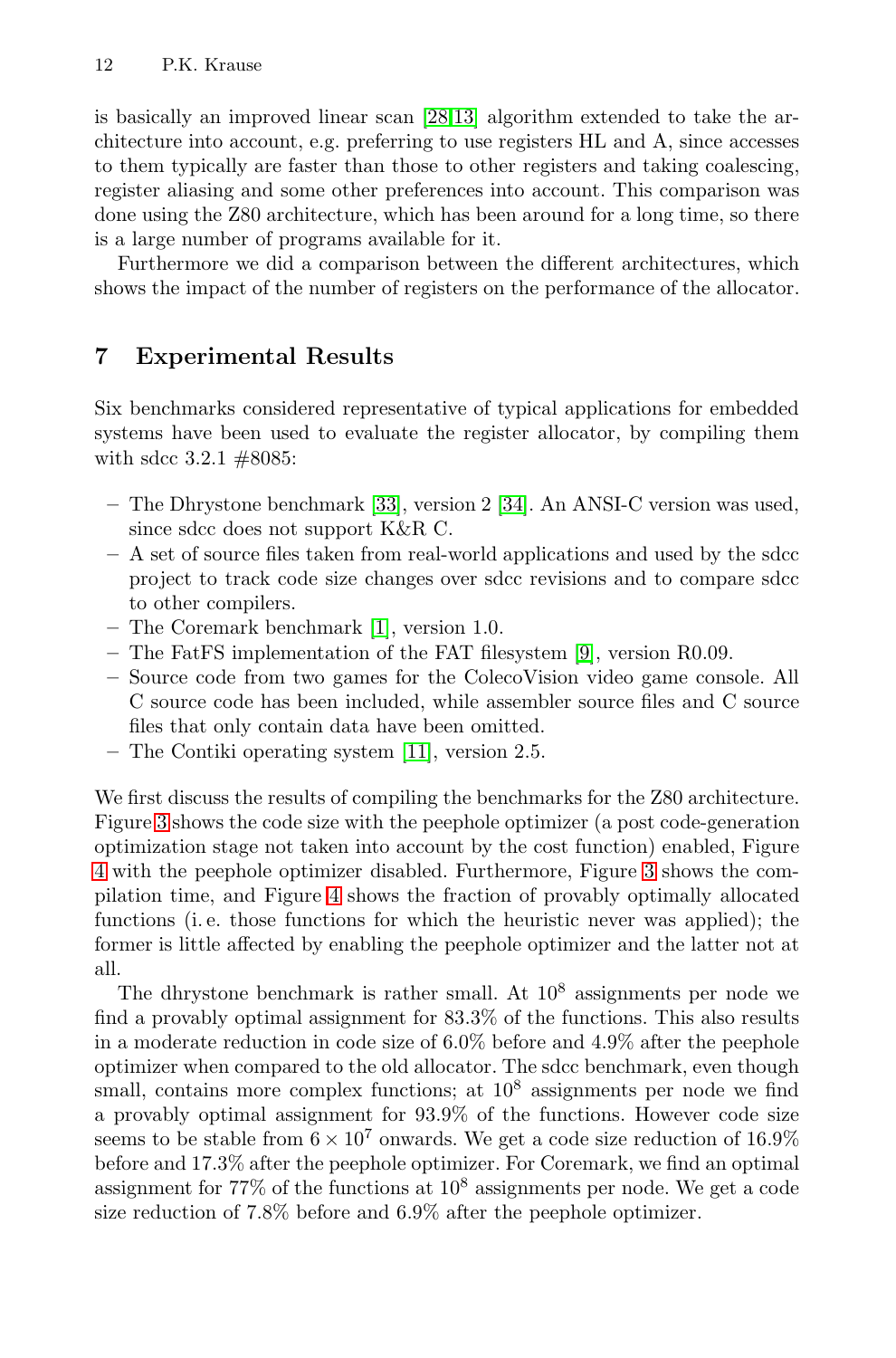FatFS is the benchmark which is the most problematic for our allocator; it contains large functions with complex control flow, some containing nearly a kilobyte of local variables. Even at  $4.5 \times 10^7$  assignments per node (we did not run compilations at higher values due to lack of time) only 45% of the functions are provably optimally allocated. We get a reduction in code size of 9.8% before and 11.4% after the peephole optimizer. Due to the low fraction of provably optimally allocated functions the code size reduction and compilation time are likely to be much higher for a higher number of assignments per node.

In the games benchmark, about 73% of the functions are provably optimally allocated at  $4.5 \times 10^7$  assignments per node; at that value the code size is reduced by 11.2% before and 12.3% after the peephole optimizer. This result is consistent with the previous two: The source code contains both complex and simple functions (and some data, since only source files containing data only were excluded, while those that contain both code and data were included).

For Contiki, about 76% of the functions are provably optimally allocated at  $4.5 \times 10^6$  assig[n](#page-15-0)ments per node (we did not run compilations at higher values due to lack of time); at that value t[he](#page-16-0) code size is reduced by 9.1% before and 8.2% after the pe[ep](#page-15-0)hole optimizer. Contiki contains some c[om](#page-16-0)plex control flow, but it tends to use global instead of local variables; where there are local variables they are often 32-bit variables, of which neither the optimal nor the old allocator can place more than one in registers at a given time (due to the restriction in code generation that allows the use of IY for 16-bit variables only).

We also did a comparison of the different architectures (except for the Rabbit 3000A, since it is very similar to the Rabbit2000/3000). Figure 5 shows the code size with the peephole optimizer enabled, Figure 6 with the peephole optimizer disabled. Furthermore, Figure 5 shows the compilation time, and Figure 6 shows the fraction of provably optimally allocated functions.

The results clearly show that for the runtime of the register allocator and the fraction of provably optimally allocated function the number of registers is much more important than the architecture: For the architectures with 3 registers, code size is stable from  $3.8 \times 10^3$  (for HC08) and  $4.0 \times 10^3$  (for S08) assignments, and all functions are provably optimally allocated from  $2.5 \times 10^4$ assignments onwards. The effect of the register allocator on compiler runtime is mostly lost in noise. For the architecture with 5 registers (LR35902), code size is stable from  $9.0 \times 10^3$  assignments onwards, and all functions are provably optimally allocated from  $1.4 \times 10^5$  assignments onwards. For the architectures with 9 registers, there are still functions for which a provably optimal assignment is not found at  $1.0 \times 10^8$  assignments. Architectural differences other than the number of registers have a substantial impact on code size, but only a negligible one on the performance of the register allocator.

We also see that the improvement in code size compared to the old allocator was the most substantial for architectures that have just three registers: For the HC08 17.6% before and 18% after the peephole optimizer, for the S08 20.1% before and 21.1% after the peephole optimizer. This has substantially reduced, but not completely eliminated the gap in generated code size between sdcc and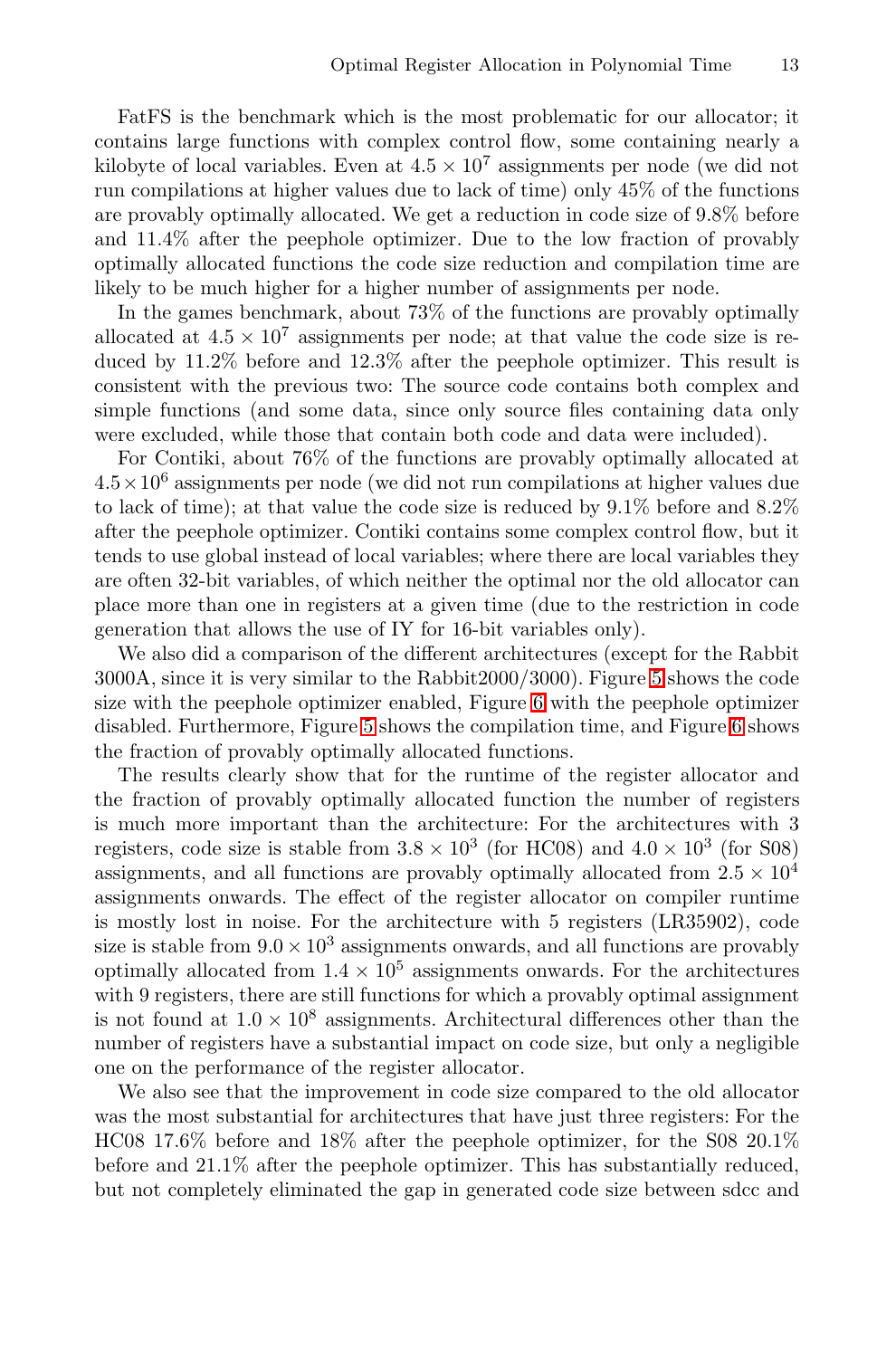

<span id="page-13-0"></span>**Fig. 3.** Experimental Results (Z80, with peephole optimizer)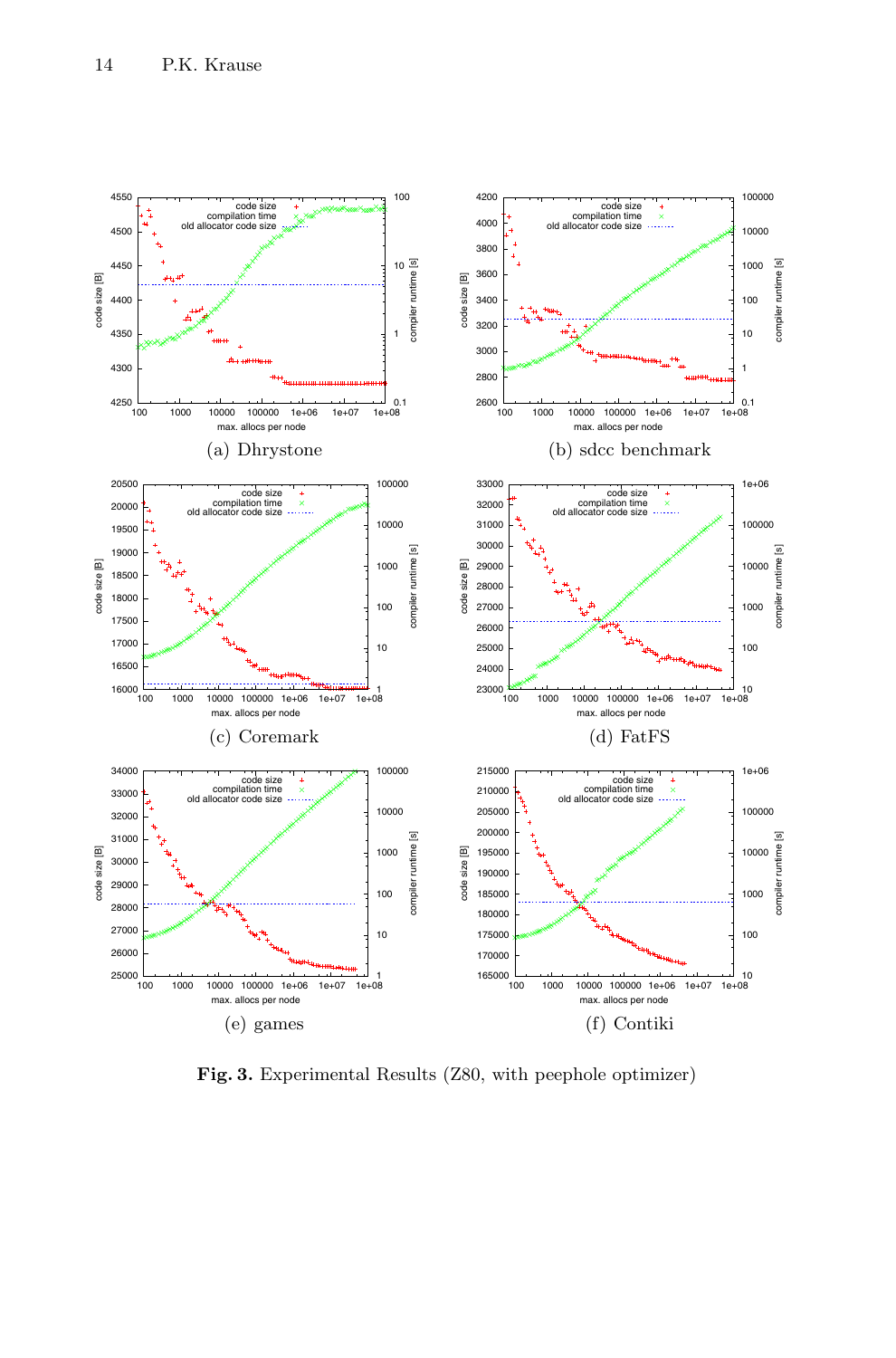

<span id="page-14-0"></span>**Fig. 4.** Experimental Results (Z80, without peephole optimizer)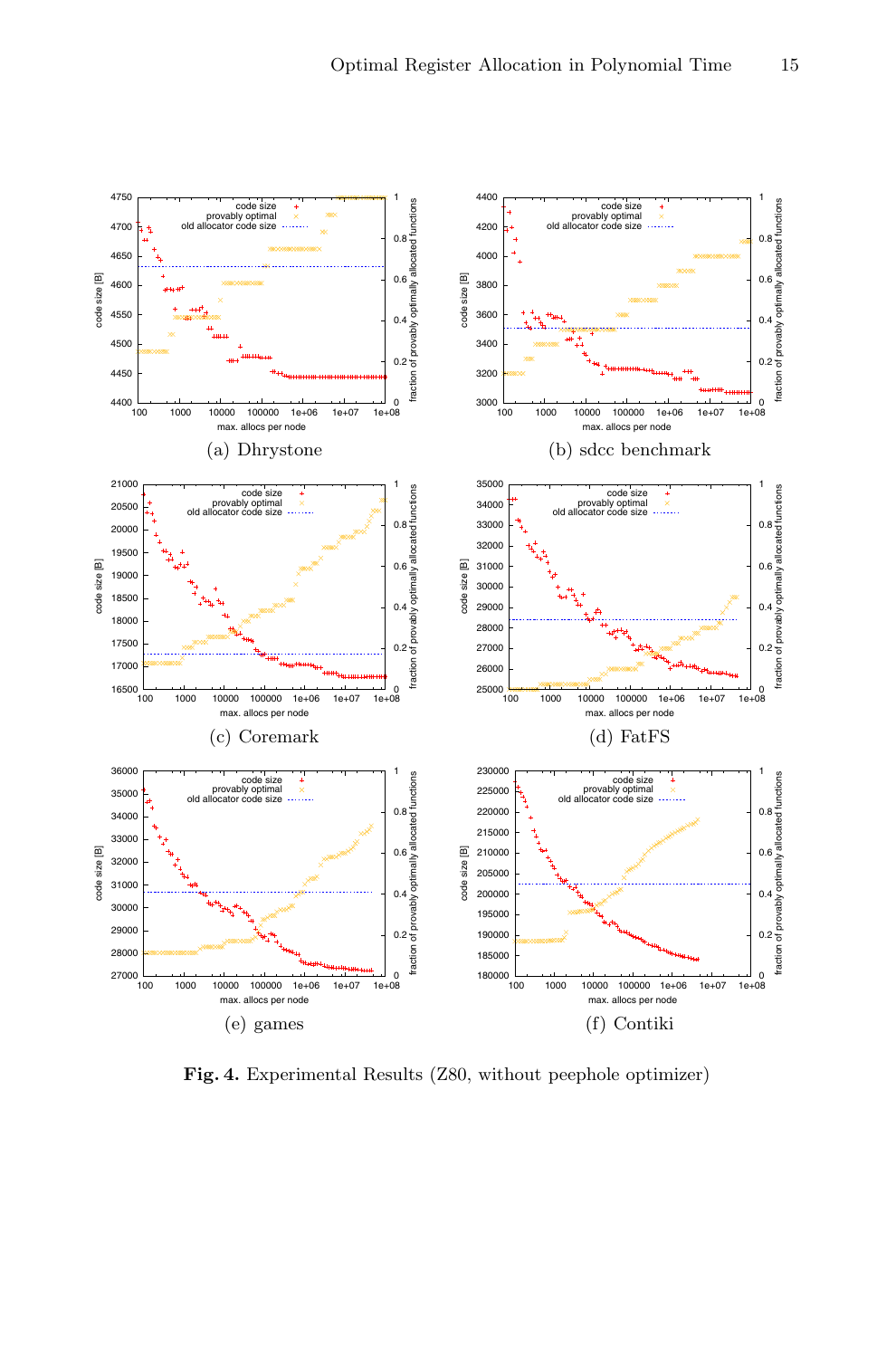

<span id="page-15-0"></span>**Fig. 5.** Experimental Results (sdcc benchmark, with peephole optimizer)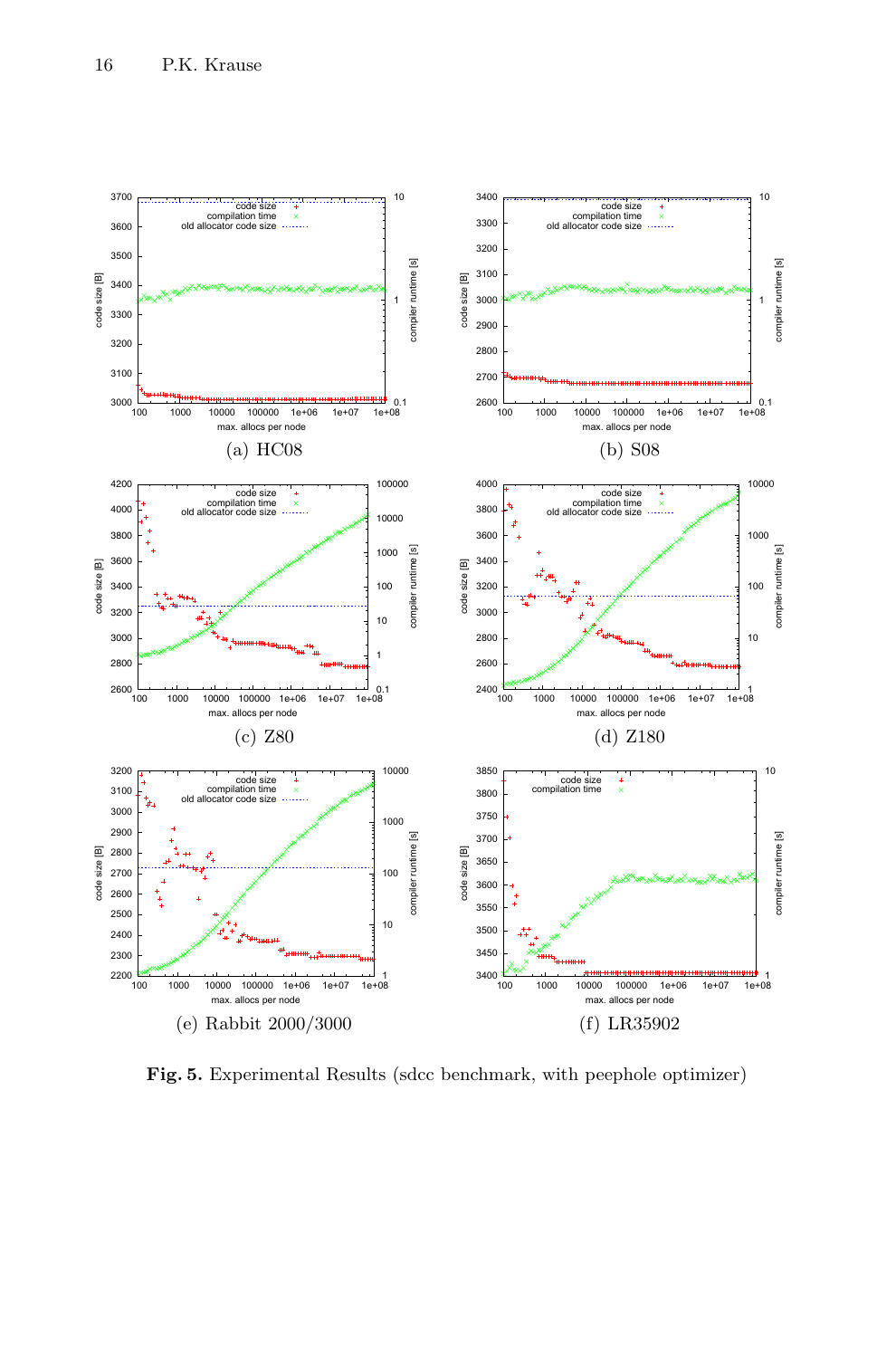

<span id="page-16-0"></span>**Fig. 6.** Experimental Results (sdcc benchmark, without peephole optimizer)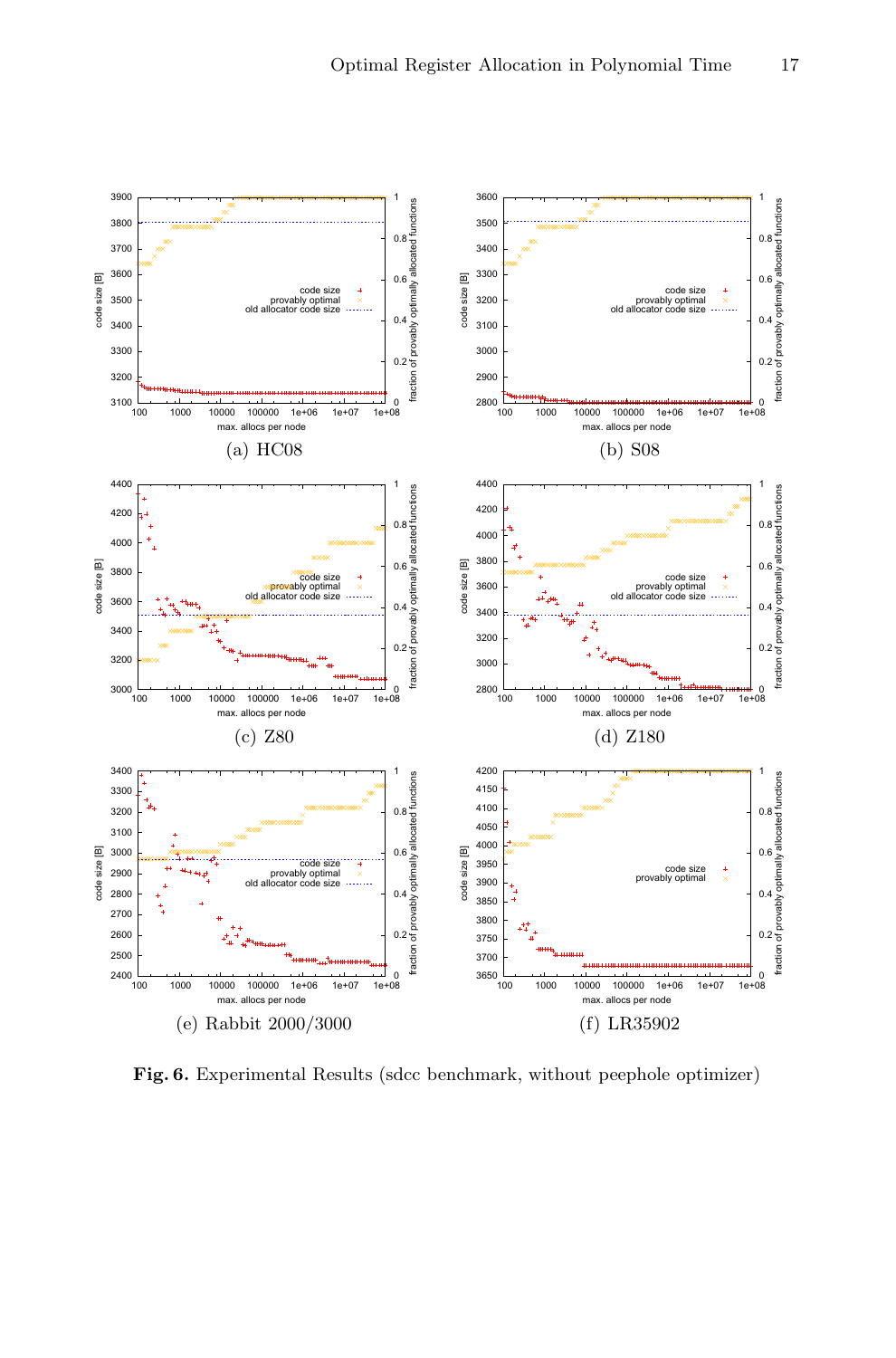<span id="page-17-3"></span>the competing Code Warrior and Cosmic C compilers. The Z180 and Rabbit 2000/3000 behave similar to the Z80, which was already discussed above. Our register allocator makes sdcc substantially better in generated code size than the competing z88dk, HITECH-C and CROSS-C compilers for these architectures. The LR35902 backend had been unmaintained in sdcc for some time, and was brought back to life after the 3.1.0 release, at which time it was not considered worth the effort to make the old register allocator work with it. There is no other current compiler for the LR35902.

### **8 Conclusion**

<span id="page-17-8"></span><span id="page-17-5"></span>We presented an optimal register allocator, that has polynomial runtime. Register allocation is one of the most important stages of a compiler. Thus the allocator is a major step towards improving compilers. The allocator can handle a variety of spill and rematerialization costs, register preferences and coalescing.

<span id="page-17-6"></span><span id="page-17-2"></span>A prototype implementation shows the feasibility of the approach, and is already in use in a major cross-compiler targeting architectures found in embedded systems. Experiments show that it performs excellently for architectures with a [small number of regis](http://www.coremark.org)ters, as common in embedded systems.

<span id="page-17-7"></span>Future research could go towards improving the runtime further, completing the prototype and creating a massive parallel implementation. This should make the approach feasible for a broader range of architectures.

# <span id="page-17-4"></span><span id="page-17-0"></span>**References**

- 1. Coremark, http://www.coremark.org
- <span id="page-17-1"></span>2. Guidelines for the Use of the C Language in Critical Systems (MISRA-C:2004, 2nd Edition). Technical report, MISRA (2008)
- 3. Bodlaender, H.L.: A linear-time algorithm for finding tree-decompositions of small treewidth. SIAM Journal of Computation 25(6), 1305–1317 (1996)
- 4. Bodlaender, H.L., Gustedt, J., Telle, J.A.: Linear-Time Register Allocation for a Fixed Number of Registers. In: SODA 1998: Proceedings of the Ninth Annual ACM-SIAM Symposium on Discrete Algorithms, pp. 574–583. Society for Industrial and Applied Mathematics (1998)
- 5. Bouchez, F., Darte, A., Rastello, F.: On the Complexity of Register Coalescing. In: Proceedings of the International Symposium on Code Generation and Optimization, CGO 2007, pp. 102–114. IEEE Computer Society (2007)
- [6. Burgstaller, B., Blieberger, J., Scholz, B.: O](http://elm-chan.org/fsw/ff/00index_e.html)n the Tree Width of Ada Programs. In: Llamosí, A., Strohmeier, A. (eds.) Ada-Europe 2004. LNCS, vol. 3063, pp. 78–90. Springer, Heidelberg (2004)
- 7. Chaitin, G.J.: Register allocation & spilling via graph coloring. In: SIGPLAN 1982: Proceedings of the 1982 SIGPLAN Symposium on Compiler Construction, pp. 98–105. Association for Computing Machinery (1982)
- 8. Chaitin, G.J., Auslander, M.A., Chandra, A.K., Cocke, J., Hopkins, M.E., Markstein, P.W.: Register allocation via coloring. Computer Languages 6, 47–57 (1981)
- 9. ChaN. Fatfs, http://elm-chan.org/fsw/ff/00index\_e.html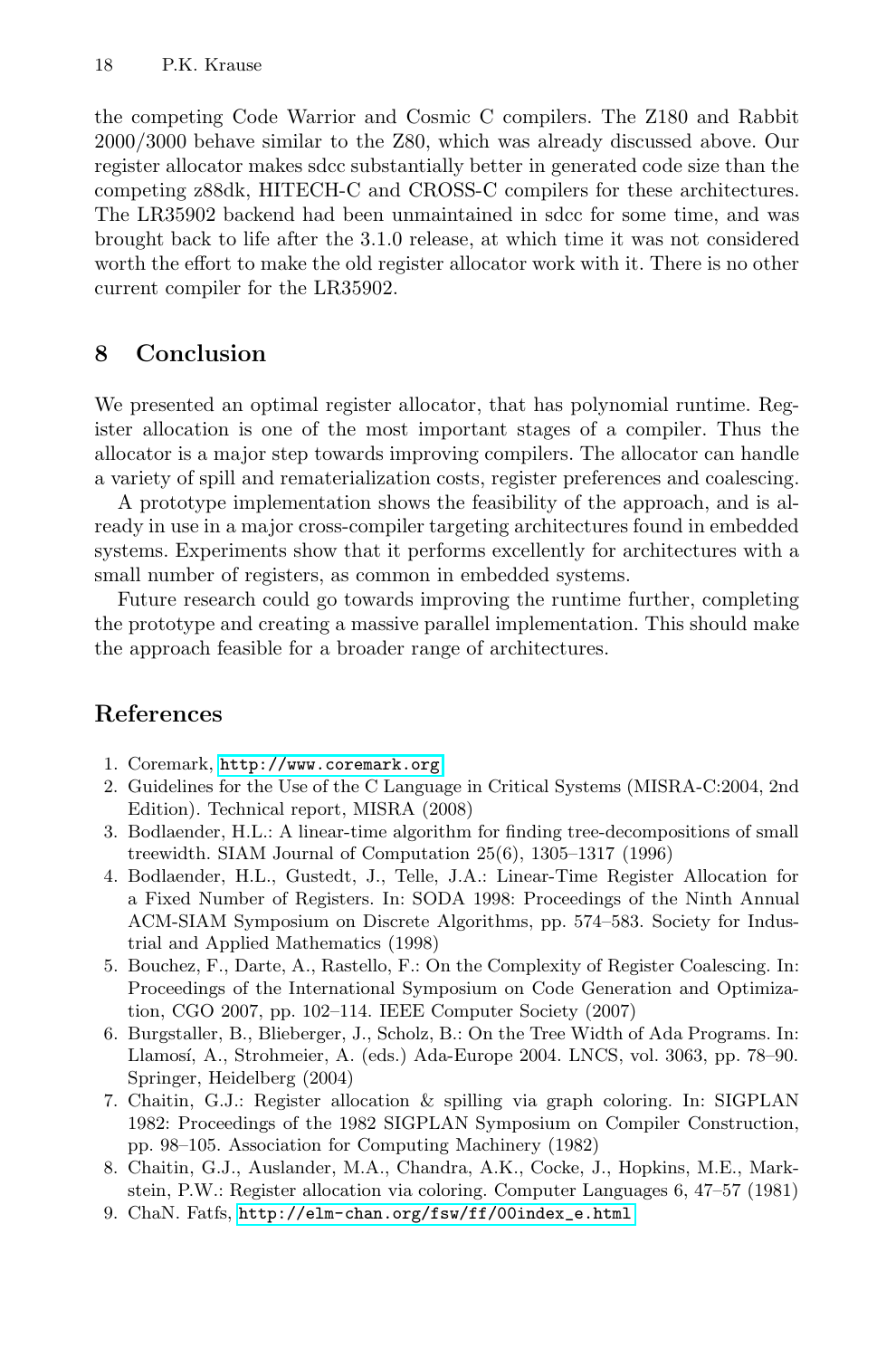- <span id="page-18-14"></span><span id="page-18-9"></span><span id="page-18-7"></span>10. Dendris, N.D., Kirousis, L.M., Thilikos, D.M.: Fugitive-search games on graphs and related parameters. Theoretical Computer Science 172(1-2), 233–254 (1997)
- <span id="page-18-3"></span>11. Dunkels, A., Grönvall, B., Voigt, T.: Contiki - a Lightweight and Flexible Operating System for Tiny Networked Sensors. In: Proceedings of the First IEEE Workshop on Embedded Networked Sensors (Emnets-I) (November 2004)
- <span id="page-18-11"></span>12. Dutta, S.: Anatomy of a Compiler. Circuit Cellar 121, 30–35 (2000)
- 13. Evlogimenos, A.: Improvements to Linear Scan register allocation, Technical report, University of Illinois, Urbana-Champaign (2004)
- <span id="page-18-2"></span>14. Farach, M., Liberatore, V.: On local register allocation. In: Proceedings of the Ninth Annual ACM-SIAM Symposium on Discrete Algorithms, SODA 1998, pp. 564–573. Society for Industrial and Applied Mathematics (1998)
- <span id="page-18-0"></span>15. Fu, C., Wilken, K.: A Faster Optimal Register Allocator. In: MICRO 35: Proceedings of the 35th Annual ACM/IEEE International Symposium on Microarchitecture, pp. 245–256. IEEE Computer Society Press (2002)
- <span id="page-18-8"></span>16. Garey, M.R., Johnson, D.S., Miller, G.L., Papadimitriou, C.H.: The Complexity of Coloring Circular Arcs and Chords. SIAM Journal on Algebraic Discrete Methods 1(2), 216–227 (1980)
- <span id="page-18-1"></span>17. Goodwin, D.W., Wilken, K.D.: Optimal and near-optimal global register allocations using  $0-1$  integer programming. Software Practice & Experience 26(8), 929–965 (1996)
- 18. Guruswami, V., Sinop, A.K.: Improved Inapproximability Results for Maximum *k*-Colorable Subgraph. In: Dinur, I., Jansen, K., Naor, J., Rolim, J. (eds.) APPROX and RANDOM 2009. LNCS, vol. 5687, pp. 163–176. Springer, Heidelberg (2009)
- <span id="page-18-5"></span>19. Gustedt, J., Mæhle, O.A., Telle, J.A.: The Treewidth of Java Programs. In: Mount, D.M., Stein, C. (eds.) ALENEX 2002. LNCS, vol. 2409, pp. 86–97. Springer, Heidelberg (2002)
- 20. Hack, S., Grund, D., Goos, G.: Register Allocation for Programs in SSA-Form. In: Mycroft, A., Zeller, A. (eds.) CC 2006. LNCS, vol. 3923, pp. 247–262. Springer, Heidelberg (2006)
- <span id="page-18-10"></span>21. Halin, R.: Zur Klassifikation der endlichen Graphen nach H. Hadwiger und K. Wagner. Mathematische Annalen 172(1), 46–78 (1967)
- <span id="page-18-13"></span><span id="page-18-12"></span>22. Hames, L., Scholz, B.: Nearly Optimal Register Allocation with PBQP. In: Lightfoot, D.E., Ren, X.-M. (eds.) JMLC 2006. LNCS, vol. 4228, pp. 346–361. Springer, Heidelberg (2006)
- 23. Kannan, S., Proebsting, T.: Register Allocation in Structured Programs. In: Proceedings of the Sixth Annual ACM-SIAM Symposium on Discrete Algorithms, SODA 1995, pp. 360–368. Society for Industrial and Applied Mathematics (1995)
- <span id="page-18-6"></span>24. Karp, R.M.: On the Computational Complexity of Combinatorial Problems. Networks 5, 45–68 (1975)
- 25. Krause, P.K.: The Complexity of Register Allocation. To appear in the GROW 2011 special issue of Discrete Applied Mathematics (2011)
- <span id="page-18-4"></span>26. Lee, J.K., Palsberg, J., Pereira, F.M.Q.: Aliased register allocation for straight-line programs is NP-complete. Theoretical Computer Science 407(1-3), 258–273 (2008)
- 27. Pereira, F.M.Q.: Register Allocation Via Coloring of Chordal Graphs. In: Yi, K. (ed.) APLAS 2005. LNCS, vol. 3780, pp. 315–329. Springer, Heidelberg (2005)
- 28. Poletto, M., Sarkar, V.: Linear scan register allocation. ACM Transactions on Programming Languages and Systems (TOPLAS) 21(5), 895–913 (1999)
- 29. Robertson, N., Seymour, P.D.: Graph Minors. I. Excluding a Forest. Journal of Combinatorial Theory, Series B 35(1), 39–61 (1983)
- 30. Scholz, B., Eckstein, E.: Register Allocation for Irregular Architectures. SIGPLAN Notices 37(7), 139–148 (2002)